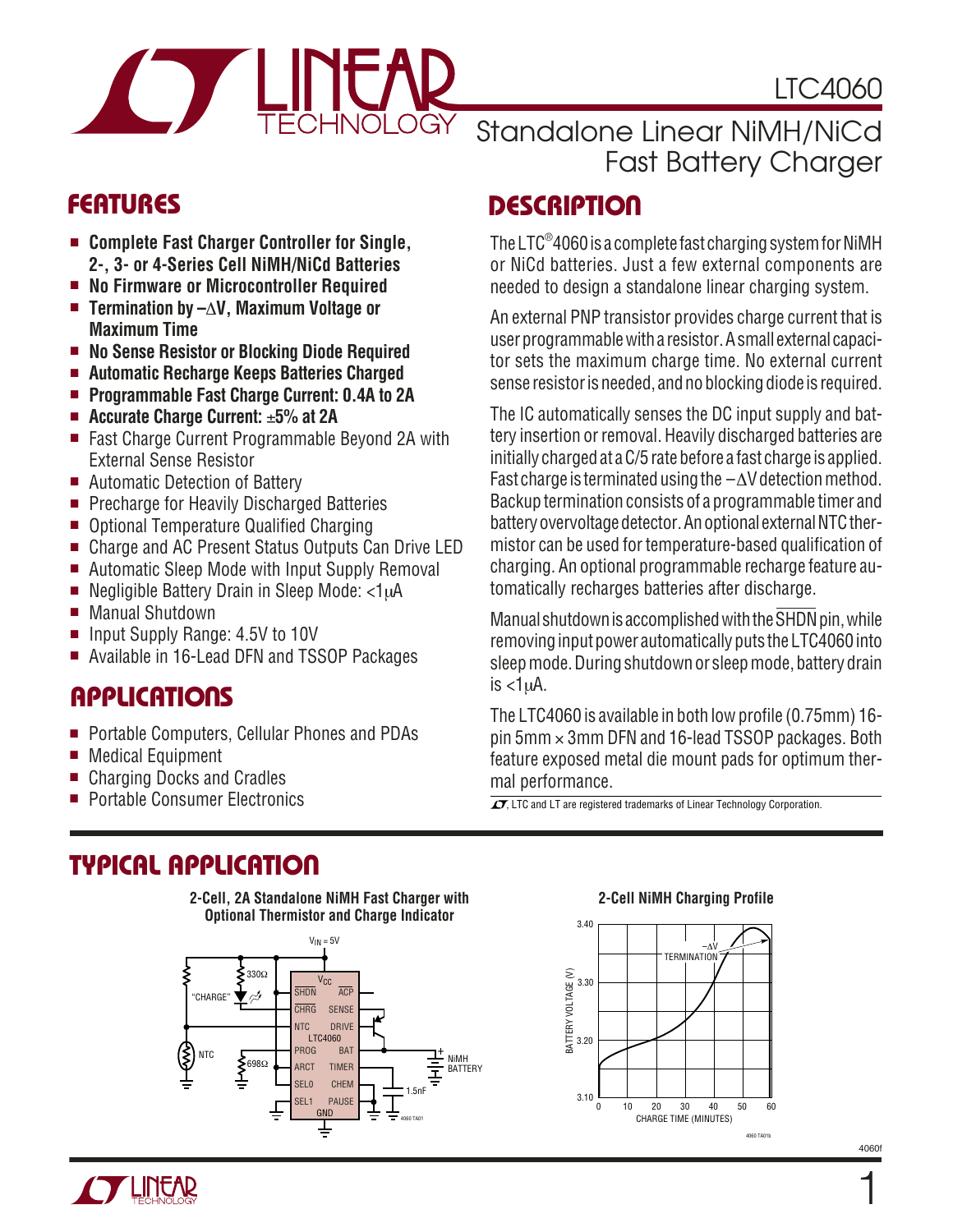## **ABSOLUTE MAXIMUM RATINGS W W W U**

| (Note 1)                                           |
|----------------------------------------------------|
|                                                    |
| Input Voltage                                      |
| SHDN, NTC, SELO, SEL1, PROG, ARCT,                 |
| BAT, CHEM, TIMER, PAUSE $-0.3V$ to $V_{CC}$ + 0.3V |
| Output Voltage                                     |
|                                                    |
|                                                    |
| Short-Circuit Duration (DRIVE)  Indefinite         |

| <b>Operating Ambient Temperature Range</b>     |  |
|------------------------------------------------|--|
|                                                |  |
| Operating Junction Temperature (Note 3)  125°C |  |
| Storage Temperature Range                      |  |
|                                                |  |
|                                                |  |
| Lead Temperature (Soldering, 10 sec)           |  |
|                                                |  |

### **PACKAGE/ORDER INFORMATION**



Consult LTC Marketing for parts specified with wider operating temperature ranges.

### **ELECTRICAL CHARACTERISTICS** The  $\bullet$  indicates specifications which apply over the full operating

temperature range, otherwise specifications are at T<sub>A</sub> = 25°C. V<sub>CC</sub> = 5V, V<sub>BAT</sub> = 2.8V, GND = 0V unless otherwise specified. All **currents into the device pins are positive and all currents out of the device pins are negative. All voltages are referenced to GND unless otherwise specified.**

| <b>SYMBOL</b>           | <b>PARAMETER</b>                                 | <b>CONDITIONS</b>                                                            | <b>MIN</b> | <b>TYP</b> | <b>MAX</b>   | <b>UNITS</b> |        |
|-------------------------|--------------------------------------------------|------------------------------------------------------------------------------|------------|------------|--------------|--------------|--------|
|                         | <b>V<sub>CC</sub></b> Supply                     |                                                                              |            |            |              |              |        |
| $V_{CC}$                | Operating Voltage Range (Note 4)                 |                                                                              |            | 4.50       |              | 10           | V      |
| $I_{\rm CC}$            | V <sub>CC</sub> Supply Current (Note 9)          | $I_{PROG}$ = 2mA (R <sub>PROG</sub> = 698 $\Omega$ ),<br>$PAUSE = V_{CC}$    |            |            | 2.9          | 4.3          | mA     |
| $I_{SD}$                | V <sub>CC</sub> Supply Shutdown Current          | $SHDN = OV$                                                                  |            |            | 250          | 325          | μA     |
| <b>I</b> <sub>BSD</sub> | Battery Pin Leakage Current in Shutdown (Note 5) | $V_{BAT} = 2.8V$ , SHDN = 0V                                                 |            | $-1$       | $\mathbf{0}$ |              | μA     |
| $I_{BSL}$               | Battery Pin Leakage Current in Sleep (Note 6)    | $V_{CC} = 0V$ , $V_{BAT} = 5.6V$                                             |            | $-1$       | $\mathbf{0}$ |              | μA     |
| V <sub>UVI1</sub>       | Undervoltage Lockout Exit Threshold              | SELO = 0, SEL1 = 0 and SELO = $V_{CC}$ ,<br>$SEL1 = 0$ , $V_{CC}$ Increasing |            | 4.25       | 4.36         | 4.47         | $\vee$ |
| V <sub>UVD1</sub>       | Undervoltage Lockout Entry Threshold             | SELO = 0, SEL1 = 0 and SELO = $V_{CC}$ ,<br>$SEL1 = 0$ , $V_{CC}$ Decreasing |            | 4.15       | 4.26         | 4.37         | $\vee$ |

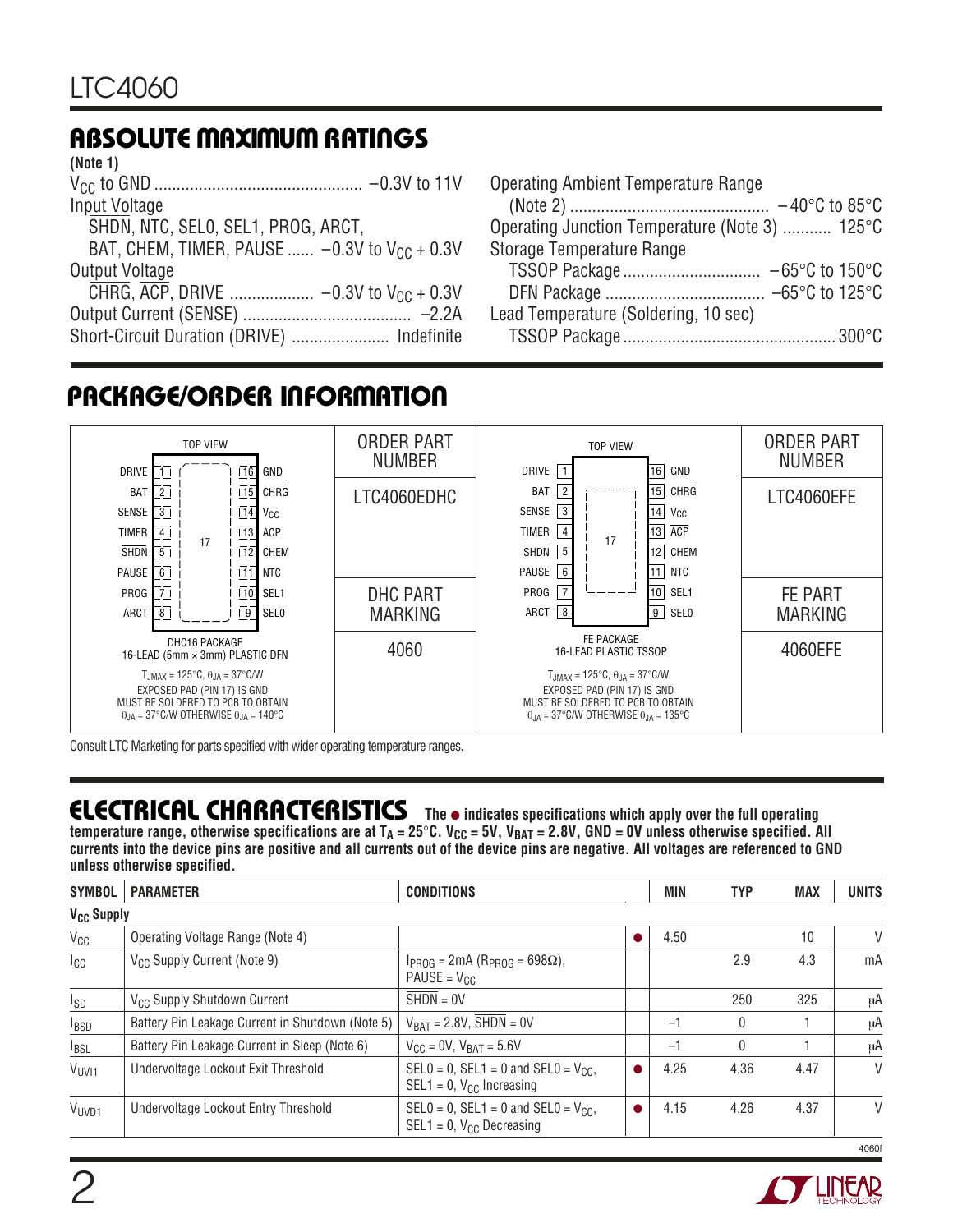### **ELECTRICAL CHARACTERISTICS**

**The** ● **indicates specifications which apply over the full operating** temperature range, otherwise specifications are at T<sub>A</sub> = 25°C. V<sub>CC</sub> = 5V, V<sub>BAT</sub> = 2.8V, GND = 0V unless otherwise specified. All **currents into the device pins are positive and all currents out of the device pins are negative. All voltages are referenced to GND unless otherwise specified.**

| <b>SYMBOL</b>           | <b>PARAMETER</b>                                                     | <b>CONDITIONS</b>                                                                         |                    | MIN                         | <b>TYP</b>                | <b>MAX</b>           | <b>UNITS</b> |
|-------------------------|----------------------------------------------------------------------|-------------------------------------------------------------------------------------------|--------------------|-----------------------------|---------------------------|----------------------|--------------|
| VUVI2                   | Undervoltage Lockout Exit Threshold                                  | $SELO = 0$ , $SEL1 = V_{CC}$ , $V_{CC}$ Increasing                                        |                    | 6.67                        | 6.81                      | 6.95                 | V            |
| V <sub>UVD2</sub>       | Undervoltage Lockout Entry Threshold                                 | SELO = 0, SEL1 = $V_{CC}$ , $V_{CC}$ Decreasing                                           | $\bullet$          | 6.57                        | 6.71                      | 6.85                 | V            |
| V <sub>UVI3</sub>       | Undervoltage Lockout Exit Threshold                                  | SELO = $V_{CC}$ , SEL1 = $V_{CC}$ , $V_{CC}$ Increasing                                   | $\bullet$          | 8.28                        | 8.47                      | 8.65                 | V            |
| V <sub>UVD3</sub>       | Undervoltage Lockout Entry Threshold                                 | SELO = $V_{CC}$ , SEL1 = $V_{CC}$ , $V_{CC}$ Decreasing                                   |                    | 8.18                        | 8.37                      | 8.55                 | $\vee$       |
| V <sub>UVH</sub>        | Undervoltage Lockout Hysteresis                                      | For All SELO, SEL1 Options                                                                |                    |                             | 100                       |                      | mV           |
|                         | <b>Charging Performance</b>                                          |                                                                                           |                    |                             |                           |                      |              |
| <b>I</b> FCH            | High Fast Charge Current (Notes 7, 10)                               | $R_{PROG} = 698\Omega$ , 5V < V <sub>CC</sub> < 10V                                       |                    | 1.9                         | 2                         | 2.1                  | A            |
| <b>I</b> FCL            | Low Fast Charge Current (Note 7)                                     | $R_{PROG} = 3480\Omega$ , $4.5V < V_{CC} < 10V$                                           |                    | 0.35                        | 0.4                       | 0.45                 | Α            |
| <b>I</b> <sub>PCH</sub> | High Precharge Current (Note 7)                                      | $R_{PROG} = 698\Omega$ , 4.5V < V <sub>CC</sub> < 10V                                     |                    | 320                         | 400                       | 480                  | mA           |
| I <sub>PCL</sub>        | Low Precharge Current (Note 7)                                       | $R_{PROG}$ = 3480 $\Omega$ , 4.5V < V <sub>CC</sub> < 10V                                 |                    | 40                          | 80                        | 120                  | mA           |
| <b>I</b> BRD            | <b>Battery Removal Detection Bias Current</b>                        | $4.5V < V_{CC}$ < 10V, $V_{BAT} = V_{CC} - 0.4V$                                          | $\bullet$          | $-450$                      | $-300$                    | $-160$               | μA           |
| <b>V<sub>BR</sub></b>   | Battery Removal Threshold Voltage (Note 8)                           | $V_{\text{CELL}}$ Increasing, $4.5V < V_{\text{CC}} < 10V$                                | $\bullet$          | 1.95                        | 2.05                      | 2.15                 | $\mathsf{V}$ |
| V <sub>BRH</sub>        | Battery Removal Threshold Hysteresis Voltage<br>(Note 8)             | V <sub>CELL</sub> Decreasing                                                              |                    |                             | 50                        |                      | mV           |
| <b>V<sub>BOV</sub></b>  | Battery Overvoltage Threshold (Note 8)                               | $V_{\text{CELL}}$ Increasing, 4.5V < $V_{\text{CC}}$ < 10V                                | $\bullet$          | 1.85                        | 1.95                      | 2.05                 | $\vee$       |
| <b>VBOVH</b>            | Battery Overvoltage Threshold Hysteresis (Note 8)                    | V <sub>CELL</sub> Decreasing                                                              |                    |                             | 50                        |                      | mV           |
| V <sub>FCQ</sub>        | Fast Charge Qualification Threshold Voltage<br>(Note 8)              | $V_{\text{CELL}}$ Increasing, 4.5V < $V_{\text{CC}}$ < 10V                                |                    | 840                         | 900                       | 960                  | mV           |
| V <sub>FCQH</sub>       | Fast Charge Qualification Threshold Hysteresis<br>Voltage (Note 8)   | <b>V<sub>CELL</sub></b> Decreasing                                                        |                    |                             | 50                        |                      | mV           |
| $V_{\text{IDT}}$        | Initial Delay Hold-Off Threshold Voltage (Note 8)                    | $V_{\text{CELL}}$ Increasing, 4.5V < $V_{\text{CC}}$ < 10V                                |                    | 1.24                        | 1.3                       | 1.36                 | $\vee$       |
| <b>VIDTH</b>            | Initial Delay Hold-Off Threshold Hysteresis Voltage<br>(Note 8)      | V <sub>CELL</sub> Decreasing                                                              |                    |                             | 50                        |                      | mV           |
| <b>V<sub>MDV</sub></b>  | $-\Delta V$ Termination (Note 8)                                     | $CHEM = V_{CC}$ (NiCd)                                                                    |                    | 11                          | 16                        | 21                   | mV           |
|                         |                                                                      | $CHEM = OV (NiMH)$                                                                        |                    | 5                           | 8                         | 14                   | mV           |
| <b>VPROG</b>            | Program Pin Voltage                                                  | $4.5V < V_{CC} < 10V$ , R <sub>PROG</sub> = 635 $\Omega$<br>and $3480\Omega$              |                    | 1.45                        | 1.5                       | 1.54                 | V            |
| VART                    | Automatic Recharge Programmed Threshold<br>Voltage Accuracy (Note 8) | $V_{\text{CELL}}$ Decreasing, $V_{\text{ART}} = 1.1V$ ,<br>$4.5V < V_{CC} < 10V$          |                    | 1.065                       | 1.1                       | 1.135                | $\vee$       |
| <b>VARDT</b>            | Automatic Recharge Default Threshold Voltage<br>Accuracy (Note 8)    | $V_{\text{CELL}}$ Decreasing, $V_{\text{ART}} = V_{\text{CC}}$ ,<br>$4.5V < V_{CC} < 10V$ | $\bullet$          | 1.235                       | 1.3                       | 1.365                | V            |
| V <sub>ARH</sub>        | Automatic Recharge Threshold Voltage Hysteresis<br>(Note 8)          | V <sub>CELL</sub> Increasing                                                              |                    |                             | 50                        |                      | mV           |
| VARDEF                  | Automatic Recharge Pin Default Enable Threshold<br>Voltage           |                                                                                           | $V_{CC}$<br>$-0.8$ |                             |                           | $V_{CC}$<br>$-0.2$   | $\mathsf{V}$ |
| VARDIS                  | Automatic Recharge Pin Disable Threshold<br>Voltage                  |                                                                                           |                    | 250                         |                           | 650                  | mV           |
| $I_{ARL}$               | Automatic Recharge Pin Pull-Down Current                             | $V_{\text{ART}} = 1.3V$                                                                   |                    | 0.15                        |                           | 1.5                  | μA           |
| V <sub>CLD</sub>        | NTC Pin Cold Threshold Voltage                                       | $V_{NTC}$ Decreasing, $4.5V < V_{CC} < 10V$                                               |                    | $0.83 -$<br>$V_{\text{CC}}$ | $0.86 \cdot$<br>$V_{CC}$  | $0.89 -$<br>$V_{CC}$ | $\vee$       |
| V <sub>CLDH</sub>       | NTC Pin Cold Threshold Hysteresis Voltage                            | V <sub>NTC</sub> Increasing                                                               |                    |                             | 150                       |                      | mV           |
| $V_{\text{HTI}}$        | NTC Pin Hot Charge Initiation Threshold Voltage                      | $V_{NTC}$ Decreasing, 4.5V < $V_{CC}$ < 10V                                               |                    | $0.47 \cdot$<br>$V_{CC}$    | $0.5 \bullet$<br>$V_{CC}$ | $0.53 -$<br>$V_{CC}$ | $\vee$       |

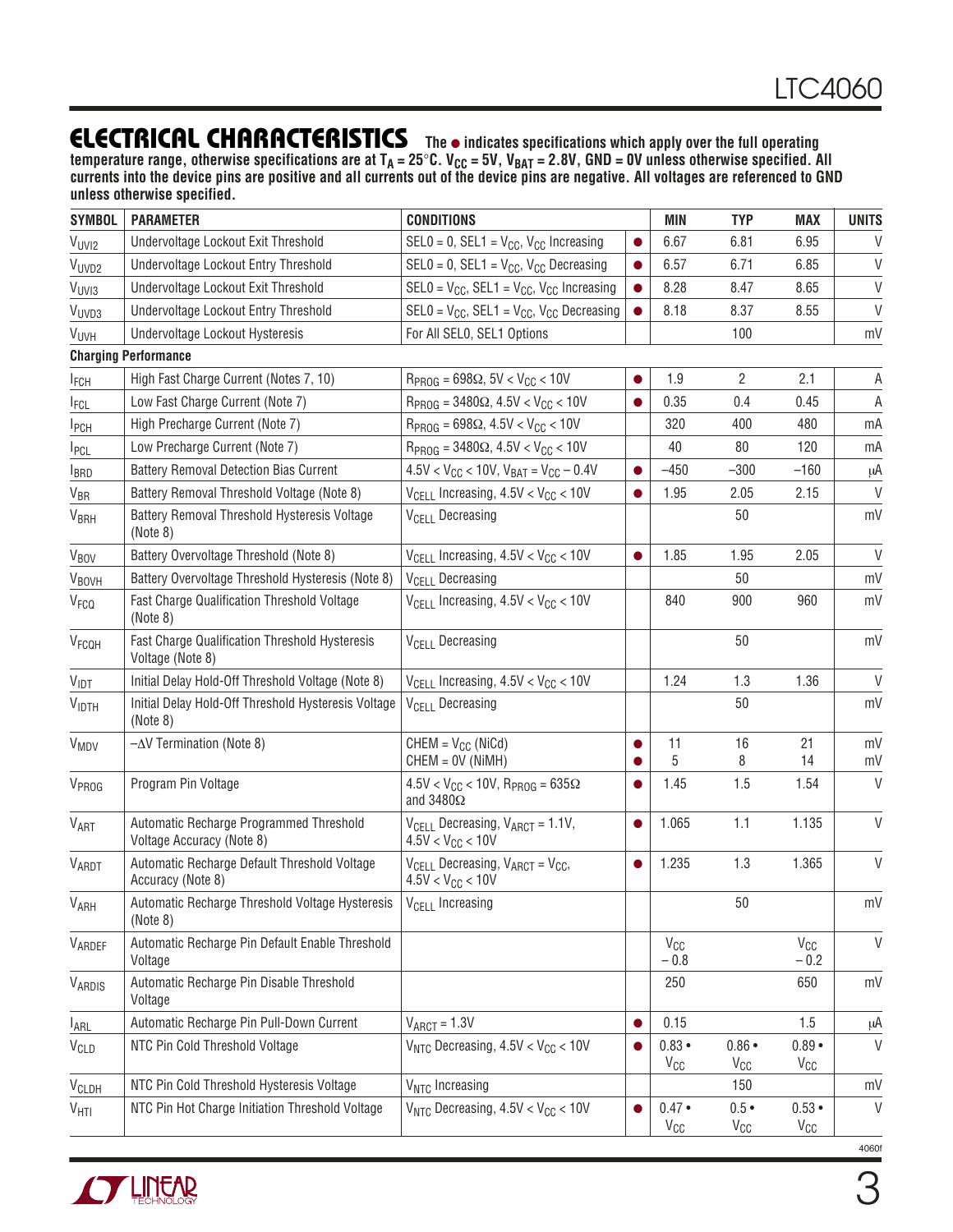### **ELECTRICAL CHARACTERISTICS**

**The** ● **indicates specifications which apply over the full operating** temperature range, otherwise specifications are at T<sub>A</sub> = 25°C. V<sub>CC</sub> = 5V, V<sub>BAT</sub> = 2.8V, GND = 0V unless otherwise specified. All **currents into the device pins are positive and all currents out of the device pins are negative. All voltages are referenced to GND unless otherwise specified.**

| <b>SYMBOL</b>           | <b>PARAMETER</b>                                                       | <b>CONDITIONS</b>                                                                                 |           | MIN                  | <b>TYP</b>                | <b>MAX</b>               | <b>UNITS</b>  |
|-------------------------|------------------------------------------------------------------------|---------------------------------------------------------------------------------------------------|-----------|----------------------|---------------------------|--------------------------|---------------|
| $V_{\text{HTIH}}$       | NTC Pin Hot Charge Initiation Hysteresis Voltage                       | $V_{NTC}$ Increasing                                                                              |           |                      | 100                       |                          | mV            |
| $V_{\text{HTC}}$        | NTC Pin Hot Charge Cutoff Threshold Voltage                            | $V_{NTC}$ Decreasing, $4.5V \leq V_{CC} \leq 10V$                                                 | $\bullet$ | $0.37 -$<br>$V_{CC}$ | $0.4 \bullet$<br>$V_{CC}$ | $0.43 \cdot$<br>$V_{CC}$ | $\vee$        |
| V <sub>HTCH</sub>       | NTC Pin Hot Charge Cutoff Hysteresis Voltage                           | V <sub>NTC</sub> Increasing                                                                       |           |                      | 100                       |                          | mV            |
| VNDIS                   | NTC Pin Disable Threshold Voltage                                      |                                                                                                   |           | 25                   |                           | 250                      | mV            |
| I <sub>NL</sub>         | NTC Pin Pull-Down Current                                              | $VNTC = 2.5V$                                                                                     |           |                      |                           | 1.5                      | μA            |
| t <sub>ACC</sub>        | <b>Timer Accuracy</b>                                                  | $R_{PROG} = 698\Omega$ , $C_{TIMER} = 1.2nF$ and<br>$R_{PROG} = 3480\Omega$ , $C_{TIMER} = 470pF$ |           | $-15$                | $\mathbf{0}$              | 15                       | $\frac{0}{0}$ |
| <b>Output Drivers</b>   |                                                                        |                                                                                                   |           |                      |                           |                          |               |
| $I_{DRV}$               | Drive Pin Sink Current                                                 | $V_{DRIVE} = 4V$                                                                                  |           |                      | 70                        | 120                      | mA            |
| R <sub>DRV</sub>        | Drive Pin Resistance to V <sub>CC</sub>                                | $V_{DRIVE} = 4V$ , Not Charging                                                                   |           |                      | 4700                      |                          | Ω             |
| $V_{OL}$                | ACP, CHRG Output Pins Low Voltage                                      | $I_{\overline{ACP}} = I_{\overline{CHRG}} = 10 \text{mA}$                                         |           |                      |                           | 0.8                      | $\vee$        |
| Iон                     | ACP, CHRG Output Pins High Leakage Current                             | Outputs Inactive, $V_{CHRG} = V_{\overline{ACP}} = V_{CC}$                                        |           | $-2$                 |                           | $\overline{2}$           | μA            |
| <b>Control Inputs</b>   |                                                                        |                                                                                                   |           |                      |                           |                          |               |
| $V_{\text{IT}}$         | SHDN, SELO, SEL1, CHEM, PAUSE Pins Digital<br>Input Threshold Voltage  | $V_{CC} = 10V$                                                                                    |           | 350                  |                           | 650                      | mV            |
| V <sub>ITH</sub>        | SHDN, SELO, SEL1, CHEM, PAUSE Pins Digital<br>Input Hysteresis Voltage |                                                                                                   |           | 50                   |                           | mV                       |               |
| <b>I</b> <sub>IPD</sub> | SHDN, SELO, SEL1, CHEM Pins Digital Input<br><b>Pull-Down Current</b>  | 0.4<br>$V_{CC}$ = 10V, $V_{IN}$ = $V_{CC}$                                                        |           |                      |                           | $\overline{2}$           | μA            |
| <b>I</b> <sub>IPU</sub> | PAUSE Pin Digital Input Pull-Up Current                                | $V_{IN} = GND$                                                                                    |           | $-2$                 |                           | $-0.4$                   | μA            |

**Note 1:** Absolute Maximum Ratings only indicate limits for survivability. Operating the device beyond these limits may result in permanent damage. Continuous or extended application of these maximum levels may adversely affect device reliability.

**Note 2:** The LTC4060 is guaranteed to meet performance specifications from 0°C to 70°C ambient temperature range and 0°C to 85°C junction temperature range. Specifications over the –40°C to 85°C operating ambient temperature range are assured by design, characterization and correlation with statistical process controls.

**Note 3:** This IC includes overtemperature protection that is intended to protect the device during momentary overload conditions. Overtemperature protection is activated at a temperature of approximately 145°C, which is above the specified maximum operating junction temperature. Continuous operation above the specified maximum operation temperature may result in device degradation or failure. Operating junction temperature T<sub>J</sub> (in  $\degree$ C) is calculated from the ambient temperature T<sub>A</sub> and the average power dissipation  $P_D$  (in watts) by the formula:

#### $T_J = T_A + \theta_{JA} \cdot P_D$

**Note 4:** Short duration drops below the minimum V<sub>CC</sub> specification of several microseconds or less are ignored by the undervoltage detection circuit.

**Note 5:** Assumes that the external PNP pass transistor has negligible B-C reverse leakage current when the collector is biased at 2.8V ( $V_{BAT}$  for two charged cells in series) and the base is biased at  $V_{CC}$ .

**Note 6:** Assumes that the external PNP pass transistor has negligible B-E reverse leakage current when the emitter is biased at  $0V$  ( $V_{CC}$ ) and the base is biased at 5.6V ( $V_{BAT}$  for four charged cells in series).

**Note 7:** The charge current specified is the regulated current through the internal current sense resistor that flows into the external PNP pass transistor's emitter. Actual battery charging current is slightly less and depends upon PNP alpha.

**Note 8:** Given as a per cell voltage (V<sub>BAT</sub>/Number of Cells).

**Note 9:** Supply current includes the current programming resistor current of 2mA. The charger is paused and not charging the battery.

**Note 10:** The minimum  $V_{CC}$  supply is set at 5V during this test to compensate for voltage drops due to test socket contact resistance and 2A of current. This ensures that the supply voltage delivered to the device under test does not fall below the UVLO entry threshold. Specification at the minimum  $V_{CC}$  of 4.5V is assured by design and characterization.

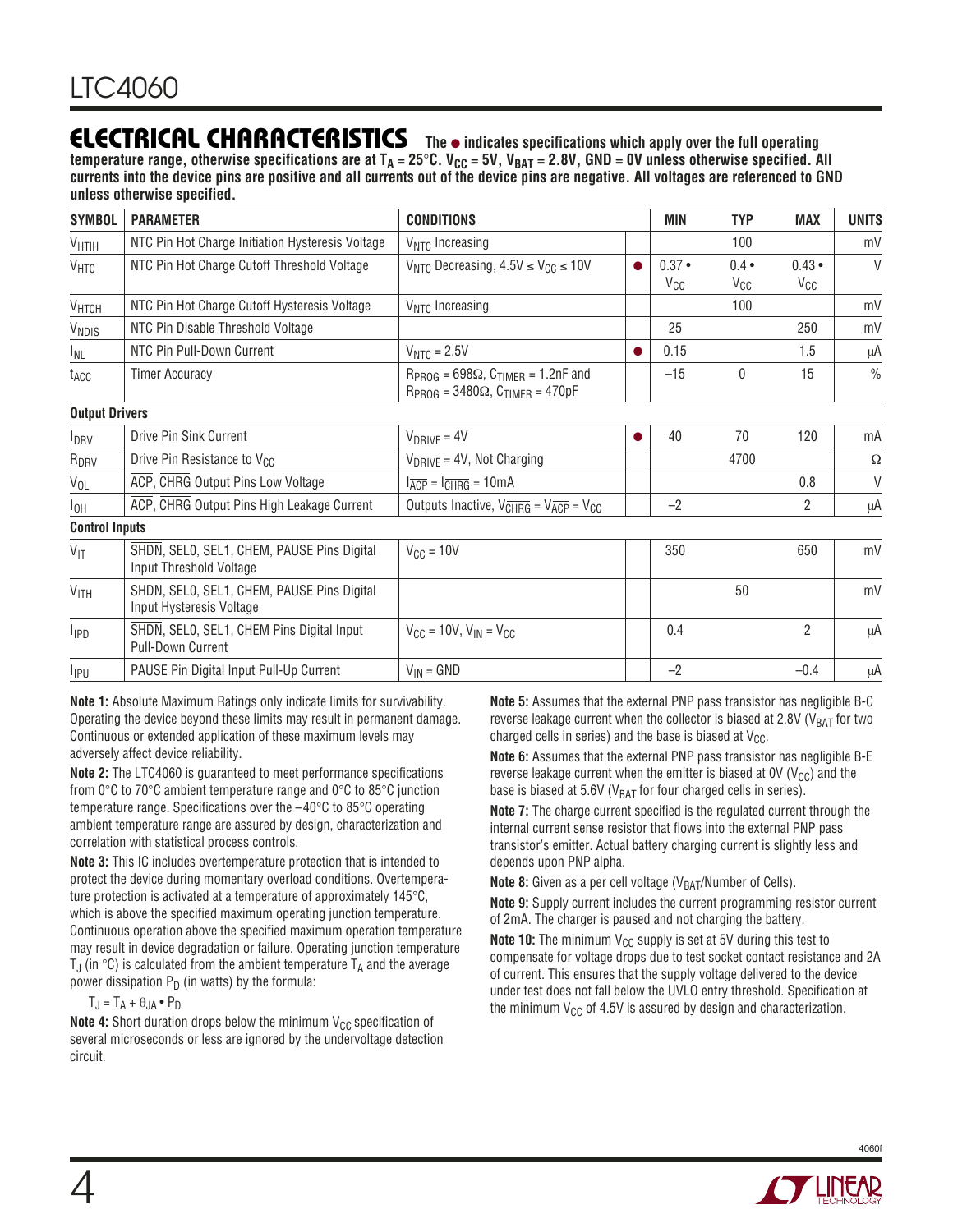### **TYPICAL PERFORMANCE CHARACTERISTICS**



**NiCd Battery Charging Characteristics at C/2 Rate**











**IFCH vs Temperature and Supply Voltage**



**VMDV vs Temperature and**

TEMPERATURE (°C)

25 75

NiCd  $4.5V \leq V_{CC} \leq 10V$ 

NiMH  $4.5V \leq V_{CC} \leq 10V$ 

–25 0 50 100 125

4060 G08

**Supply Voltage**

–50

12 14

VMDV (mV)

10 8

> 6 4

18

16

**IFCL vs Temperature and Supply Voltage**



**tACC vs Temperature and Supply Voltage**



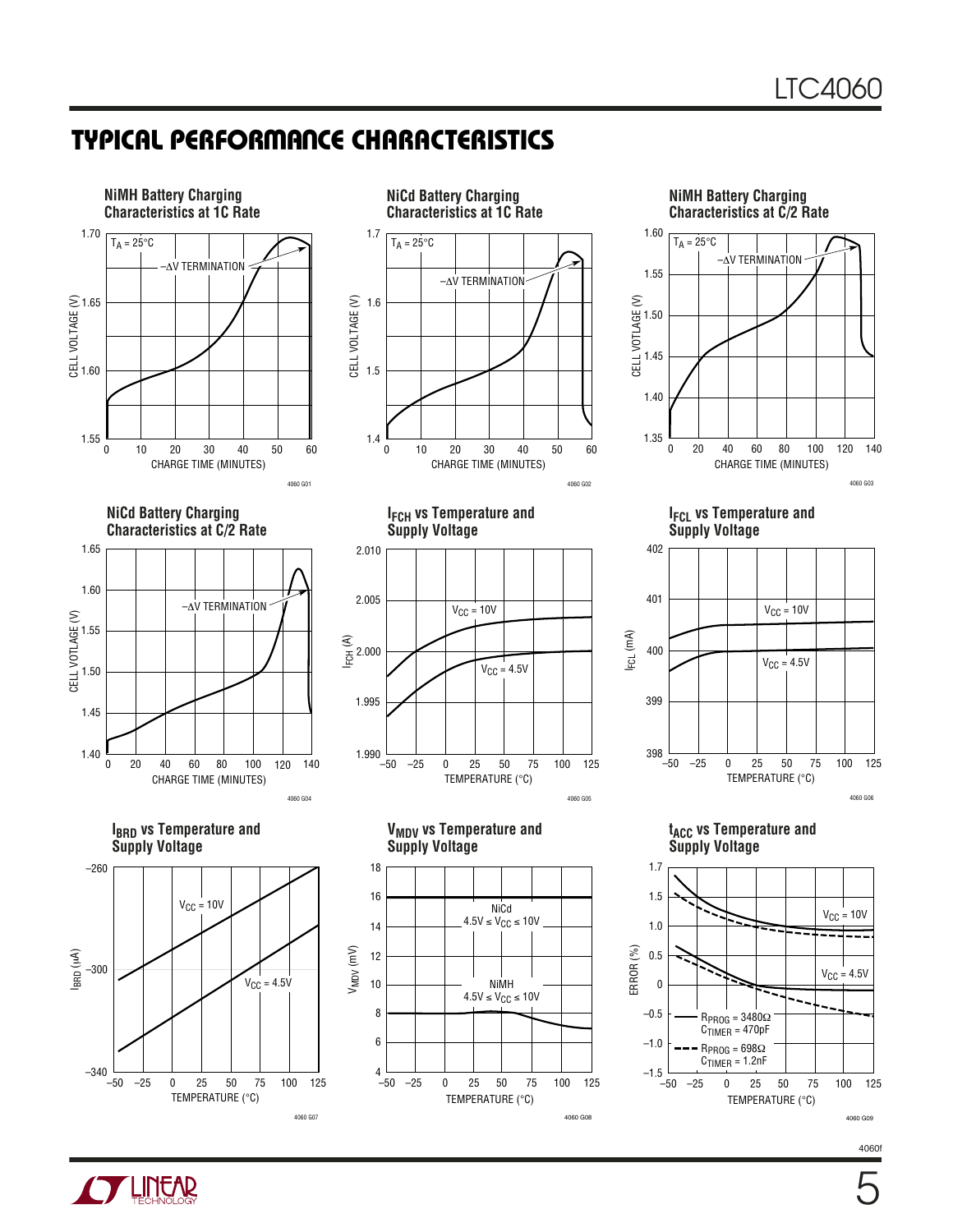### **PIN FUNCTIONS**

**DRIVE (Pin 1):** Base Drive Output for the External PNP Pass Transistor. Provides a controlled sink current that drives the base of the PNP. This pin has current limit protection for the LTC4060.

**BAT (Pin 2):** Battery Voltage Sense Input Pin. The LTC4060 uses the voltage on this pin to monitor battery voltage and control the battery current during charging. An internal resistor divider is connected to this pin which is disconnected when in shutdown or when no power is applied to V<sub>CC</sub>.

**SENSE (Pin 3):** Charge Current Sense Node Input. Current from  $V_{CC}$  passes through the internal current sense resistor and reappears at the SENSE pin to supply current to the external PNP emitter. The PNP collector provides charge current directly to the battery.

**TIMER (Pin 4):** Charge Timer Input. A capacitor connected between TIMER and GND along with a resistor connected from PROG to GND programs the charge cycle timing limits.

**SHDN (Pin 5):** Active Low Shutdown Control Logic Input. When pulled low, charging stops and the LTC4060 supply current is minimized.

**PAUSE (Pin 6):** Pause Enable Logic Input. The charger can be paused, turning off the charge current, disabling termination and stopping the timer when this pin is high. A low level will resume the charging process.

**PROG (Pin 7):** Charge Current Programming Input. Provides a virtual reference of 1.5V for an external resistor  $(R_{PROG})$  tied between this pin and GND that programs the battery charge current. The fast charge current will be 930 times the current through this resistor. This voltage is also usable as system voltage reference.

**ARCT (Pin 8):** Autorecharge Threshold Programming Input. When the average cell voltage falls below this threshold, charging is reinitiated. The voltage on this pin is conveniently derived by using two series PROG pin resistors and connecting to their common. Connecting ARCT to  $V_{CC}$  invokes a default threshold of 1.3V. Connecting ARCT to GND inhibits autorecharge.

**SEL0, SEL1 (Pins 9, 10):** Number of Cells Selection Logic Input. For single cell, connect both pins to GND. For two cells, connect SEL1 to GND and SEL0 to  $V_{CC}$  For three cells, SEL1 connects to  $V_{CC}$  and SEL0 to GND. For four cells, connect both pins to  $V_{CC}$ .

**NTC (Pin 11):** Battery Temperature Input. An external NTC thermistor network may be connected to NTC to provide temperature-based charge qualification. Connecting NTC to GND inhibits this function.

**CHEM (Pin 12):** Battery Chemistry Selection Logic Input. When connected to a high level NiCd fast charge –∆V termination parameters are used. A low level selects NiMH parameters.

**ACP (Pin 13):** Open-Drain Power Supply Status Output. When  $V_{CC}$  is greater than the undervoltage lockout threshold, the  $\overline{ACP}$  pin will pull to ground. Otherwise the pin is high impedance. This output is capable of driving an LED.

**V<sub>CC</sub>** (Pin 14): Power Input. This pin can be bypassed to ground with a capacitance of 1µF.

**CHRG (Pin 15):** Open-Drain Charge Indicator Status Output. The LTC4060 indicates it is providing charge to the battery by driving this pin to GND. If charging is paused or suspended due to abnormal battery temperature, the pin remains pulled to GND. Otherwise the pin is high impedance. This output can drive an LED.

**GND (Pin 16):** Ground. This pin provides a ground for the internal voltage reference and other circuits. All voltage thresholds are referenced to this pin.

**Exposed Pad (Pin 17):** Thermal Connection. Internally connected to GND. Solder to PCB ground for optimum thermal performance.

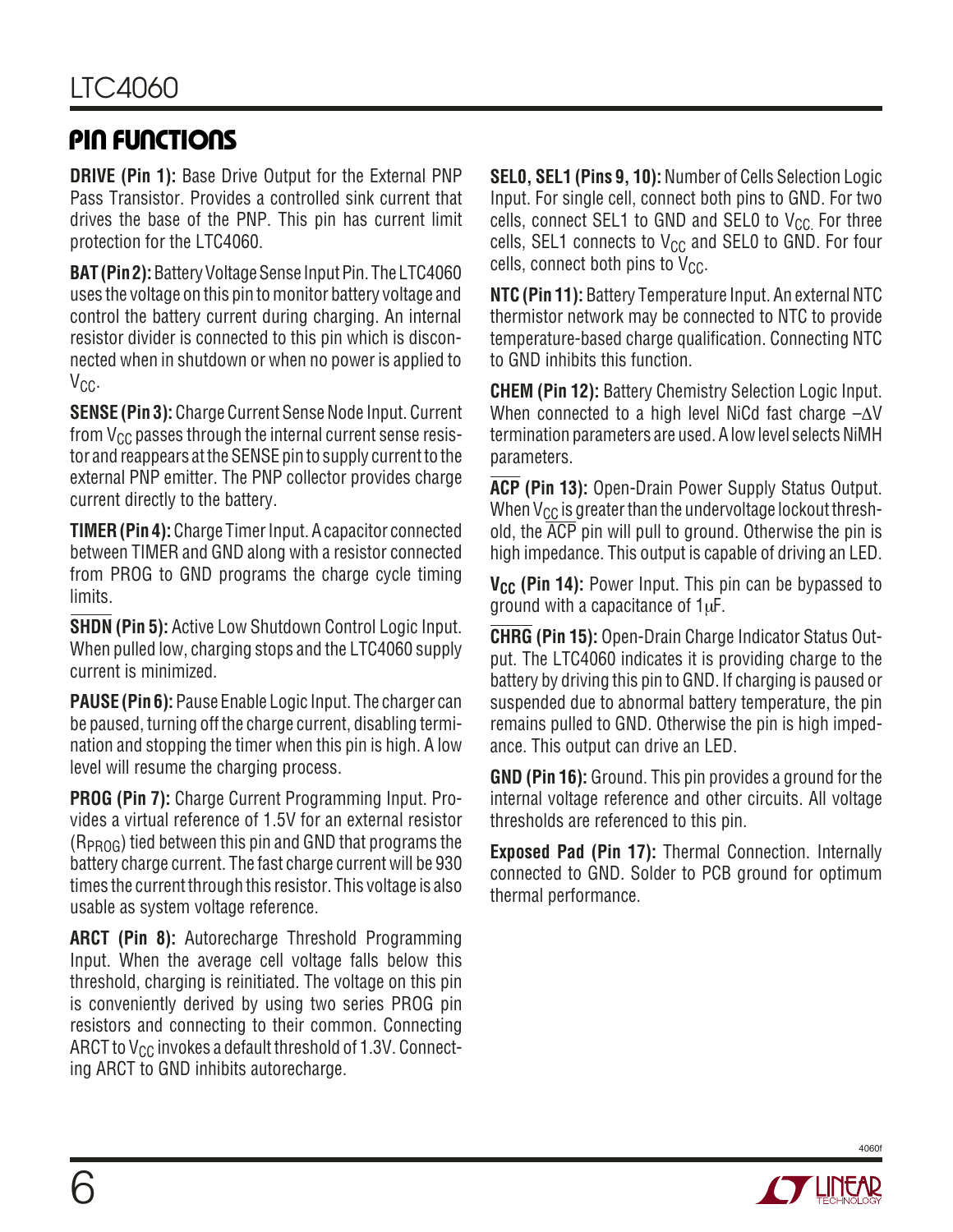### **BLOCK DIAGRAM**





4060f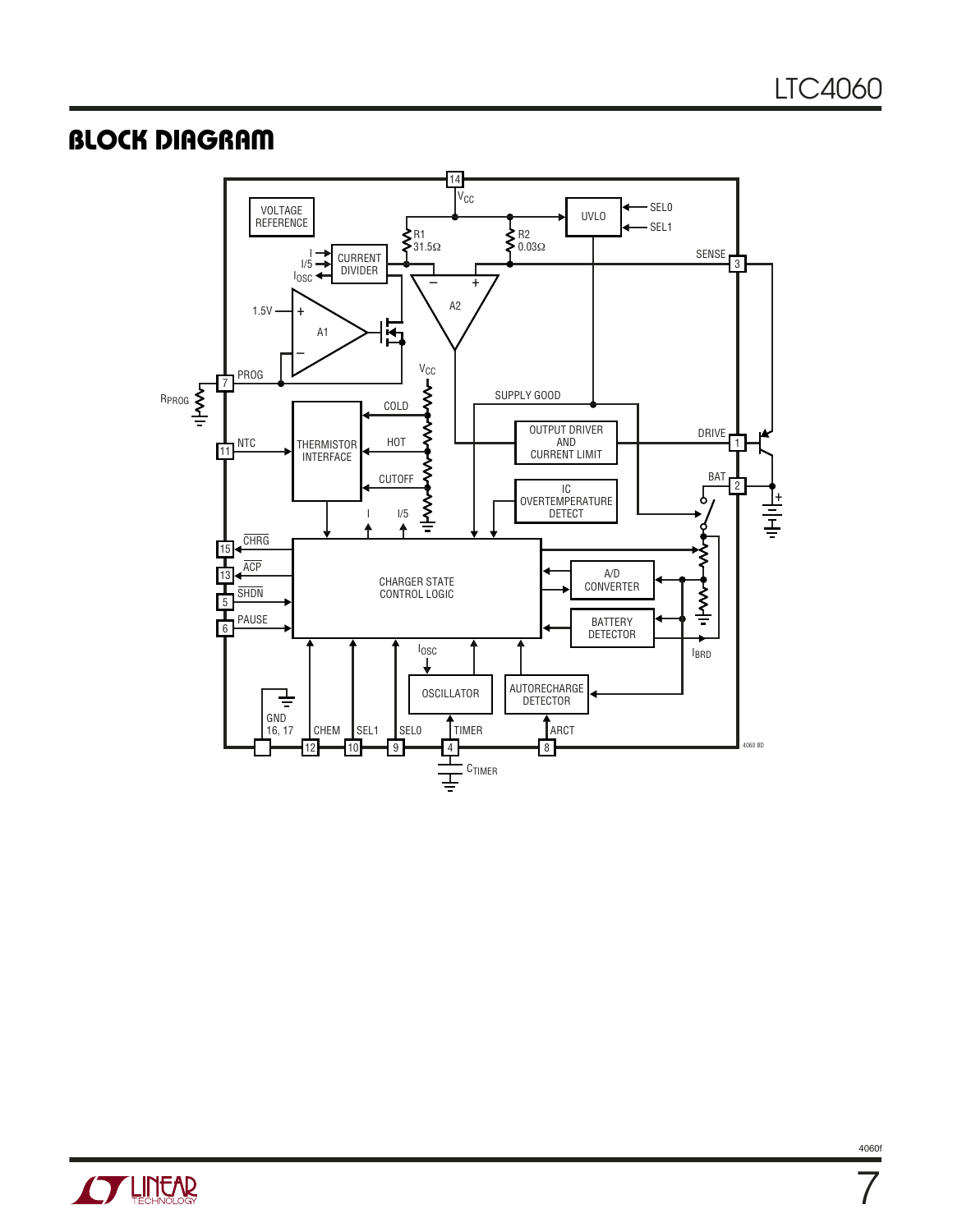The LTC4060 is a complete linear fast charging system for NiMH or NiCd batteries. Operation can be understood by referring to the Block Diagram, State Diagram (Figure 1) and application circuit (Figure 2). While in the unpowered sleep mode, the battery is disconnected from any internal loading. The sleep mode is exited and the shutdown mode is entered when  $V_{CC}$  rises above the UVLO (Undervoltage Lock Out) exit threshold. The UVLO thresholds are dependent upon the number of series cells programmed by the SEL0 and SEL1 pins. When shutdown occurs the  $\overline{ACP}$  pin goes from a high to low impedance state. The shutdown mode is exited and the charge qualification mode entered when all of the following conditions are met: 1) there is no manual shutdown command from SHDN, 2) the battery overvoltage detector does not detect a battery overvoltage, 3) the battery removal detector detects a battery in place, 4) pause is inactive and 5) the IC's junction temperature is normal. Once in the charge qualification mode the thermistor interface monitors an optional thermistor network to determine if the battery temperature is within charging limits. If the temperature is found within limits charging can begin. While charging, the CHRG pin pulls to GND which can drive an LED.



**Figure 1. LTC4060 Basic State Diagram**

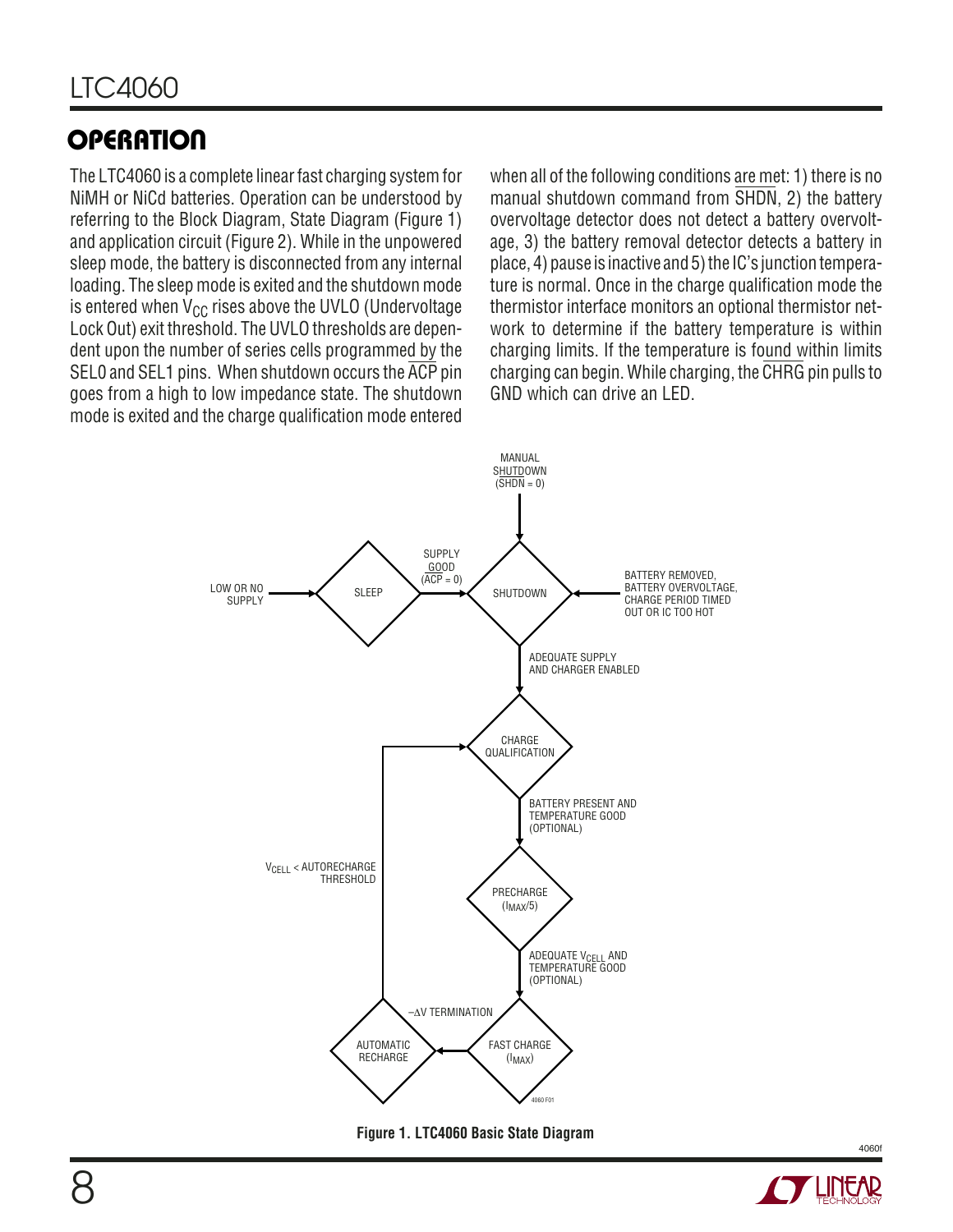The charge current is set with an external current programming resistor connected between the PROG pin and GND. In the Block Diagram, amplifier A1 will cause a virtual 1.5V to appear on the PROG pin and thus, all of the programming resistor's current will flow through the N-channel FET to the current divider. The current divider is controlled by the charger state control logic to produce a voltage across R1, appropriate either for precharge (I/5) or for fast charge (I), depending on the cell voltage. The current divider also produces a constant current  $I_{\text{OSC}}$ , that along with an external capacitor tied to the TIMER pin, sets the Oscillator's clock frequency. During charging, the external PNP transistor's collector will provide the battery charge current. The PNP's emitter current flows into the SENSE pin and through the internal current sense resistor R2  $(0.03\Omega)$ . This current is slightly more than the collector current since it includes the base current. Amplifier A2 and the output driver will drive the base of the external PNP through the DRIVE pin to force the same reference voltage that appears across R1 to appear across the R2. The precision ratio between R1 and R2, along with the current programming resistor, accurately determines the charge current.

When charging begins, the charger state control logic will enable precharge of the battery. When the cell voltage exceeds the fast charge qualification threshold, fast charge begins. If the cell voltage exceeds the initial delay hold off threshold voltage just prior to precharge, then the A/D converter immediately monitors for a –∆V event to terminate charging while in fast charge. Otherwise, the fast charge voltage stabilization hold off period must expire before the A/D converter monitors for a –∆V event from which to terminate charging. The –∆V magnitude for termination is selected for either NiMH or NiCd by the CHEM pin. Should the battery temperature become too hot or too cold, charging will be suspended by the charger state control logic until the temperature enters normal limits. A termination timer puts the charger into shutdown mode if the programmed time has expired. After charging has ended, the optional autorecharge detector function monitors for the battery voltage to drop to either a default or externally programmed cell voltage before automatically restarting a charge cycle.

The SHDN pin can be used to return the charger to a shutdown and reset state. The PAUSE pin can be used to pause the charge current and internal clocks for any interval desired.

Fault conditions, such as overheating of the IC due to excessive PNP base current drive, are monitored and limited by the IC overtemperature detection and output driver and current limit blocks.

When either  $V_{CC}$  is removed or manual shutdown is entered, the charger will draw only tiny leakage currents from the battery, thus maximizing standby time. With  $V_{CC}$ removed, the external PNP's base is connected to the battery by the charger. In manual shutdown, the base is connected to  $V_{CC}$  by the charger.

#### **Undervoltage Lockout**

An internal undervoltage lockout circuit (UVLO) monitors the input voltage and keeps the charger in the inactive sleep mode until  $V_{CC}$  rises above the undervoltage exit threshold. The  $\overline{ACP}$  pin is high impedance while in the sleep mode and becomes low impedance to ground when in the active mode. The threshold is dependent upon the number of series cells selected by the SEL0 and SEL1 pins (see  $V_{UV11-3}$  and  $V_{UVD1-3}$  in the Electrical Characteristics table). The UVLO circuit has a built-in hysteresis of 100mV. The thresholds are chosen to provide a minimum voltage drop of approximately 600mV between minimum  $V_{CC}$  and BAT at a battery cell voltage of 1.8V. This helps to protect against excessive saturation in the external power PNP when the supply voltage is near its minimum. While inactive the LTC4060 reduces battery current to just a negligible leakage current  $(I_{BSL})$ .

#### **Manual Shutdown Control**

The LTC4060 can be forced into a low quiescent current shutdown while  $V_{CC}$  is present by applying a low level to the SHDN pin. In manual shutdown, charging is inhibited, the internal timer is reset and oscillator disabled, CHRG status output is high impedance and ACP continues to provide the correct status. The LTC4060 will draw low current from the supply  $(I_{SD})$ , and only a negligible leakage current is applied to the battery  $(I_{\text{BSD}})$ . If a high level is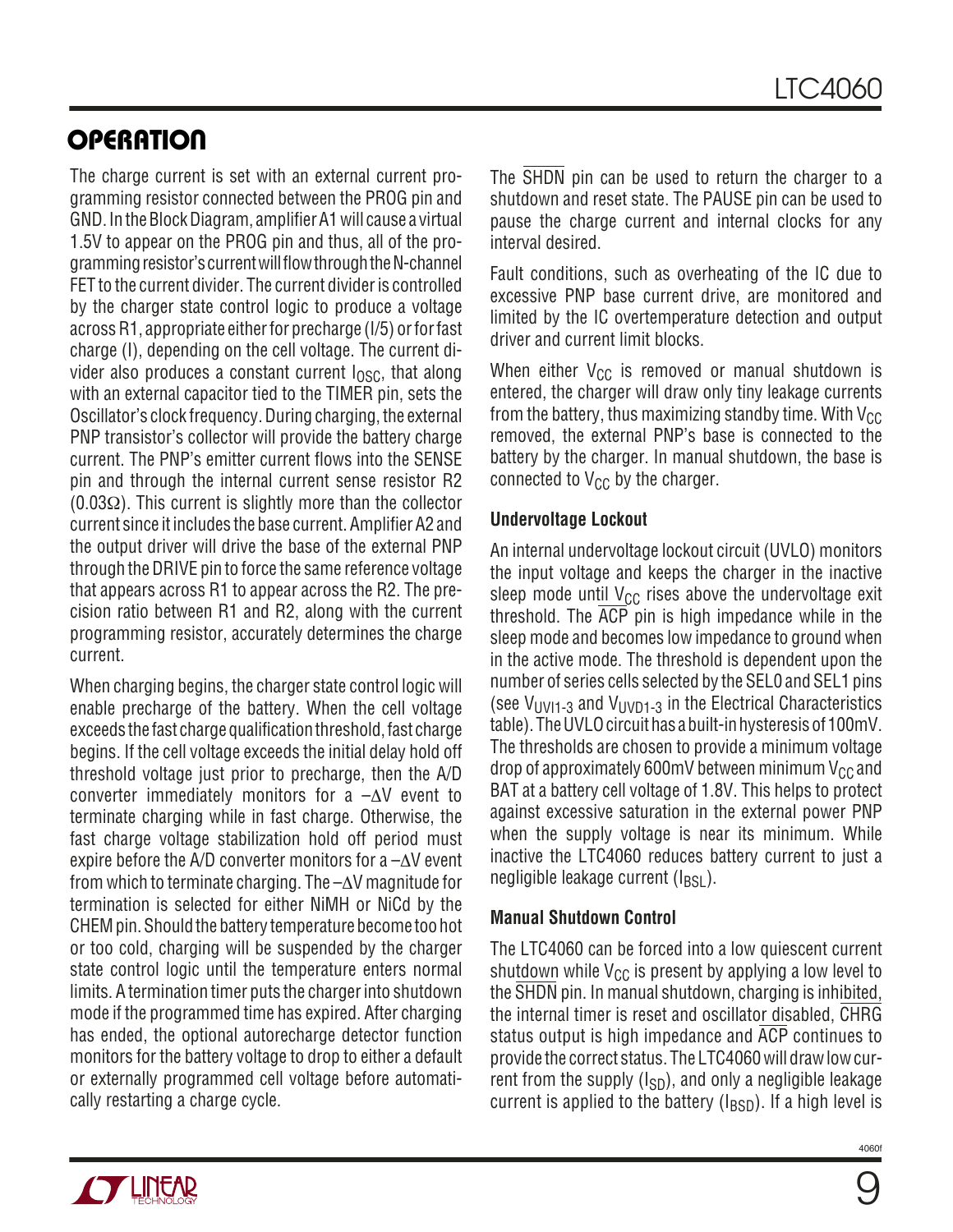applied to the SHDN pin, shutdown ends and charge qualification is entered.

### **Charge Qualification**

After exiting the sleep or shutdown modes the LTC4060 will check for the presence of a battery and for proper battery temperature (if a thermistor is used) before initiating charging.

When  $V_{\text{CELL}}$  (V<sub>BAT</sub>/Number of Cells) is below 2.05V (V<sub>BR</sub>), a battery is assumed to be present. Should  $V_{\text{CFI}}$  rise above 1.95V ( $V_{\text{BOV}}$ ) for a time greater than the battery overvoltage event delay shown in the far right column of Table 1, then a battery overvoltage condition is detected and charging stops. Once stopped in this way, qualification can be reinitiated after  $V_{\text{CELL}}$  has fallen below 1.9V  $(V_{\text{BOV}} - V_{\text{BOV}})$  only by removing and replacing the battery (or replacing the battery if the overvoltage condition is a result of battery removal), toggling the SHDN pin low to high or removing and reapplying power to the charger.

If the NTC pin voltage is above the temperature disable threshold ( $V_{NDIS}$ ), the LTC4060 verifies that the thermistor temperature is between 5°C and 45°C. Charging will not initiate until these temperature limits are met.

The LTC4060 continues to qualify important voltage and temperature parameters during all charging states. If  $V_{CC}$ drops below the undervoltage lockout threshold, sleep mode is entered.

If the internal die temperature becomes excessive, charging stops and the part enters the shutdown state. Once in the shutdown state charge qualification can be reinitiated only when the die temperature drops to normal and then by removing and replacing the battery or toggling the SHDN pin low to high or removing and reapplying power to the charger.

#### **Precharge**

The state that is entered when qualified charging begins is precharge. The CHRG status output is set low and remains low during both precharge and fast charge. If the voltage on  $V_{\text{CEL}}$  is below the 900mV (V<sub>FCQ</sub>) fast charge qualification voltage, the LTC4060 charges using one-fifth the maximum programmed charge current. The cell voltage is continuously checked to determine when the battery is ready to accept a fast charge. Until this voltage reaches  $V<sub>FCO</sub>$ , the LTC4060 remains in precharge.

If an external thermistor indicates that the sensed temperature is beyond a range of 5°C to 45°C charging is suspended, the charge timer is paused and the CHRG status output remains low. Normal charging resumes from the previous state when the sensed temperature rises above 5°C or falls below 45°C.

#### **Fast Charge**

When the average cell voltage exceeds  $V_{FCO}$ , the LTC4060 transitions from the precharge to the fast charge state and

| <b>FAST</b><br><b>CHARGE</b><br><b>CURRENT</b> | R <sub>PROG</sub> | $C$ TIMER | <b>TYPICAL</b><br><b>FAST</b><br><b>CHARGE</b><br><b>RATE</b><br>(C) | <b>BATTERY</b><br><b>VOLTAGE</b><br><b>STABILIZATION</b><br><b>HOLD OFF</b><br>(MINUTES) | <b>CHARGE</b><br>TIME<br>LIMIT<br>$(t_{MAX})$<br>(HOURS) | <b>BATTERY</b><br><b>VOLTAGE</b><br><b>SAMPLING</b><br><b>INTERVAL</b><br>(SECONDS) | AUTOMATIC<br><b>RECHARGE</b><br><b>ENTRY</b><br><b>DELAY</b><br>(SECONDS) | UVLO EXIT. BATTERY<br>INSERTION/REMOVAL/OVERVOLTAGE.<br><b>FAST CHARGE ENTRY AND</b><br><b>THERMISTOR EVENT DELAYS (ms)</b> |
|------------------------------------------------|-------------------|-----------|----------------------------------------------------------------------|------------------------------------------------------------------------------------------|----------------------------------------------------------|-------------------------------------------------------------------------------------|---------------------------------------------------------------------------|-----------------------------------------------------------------------------------------------------------------------------|
| 2A                                             | 698 $\Omega$      | 1nF       | 1.5                                                                  | 4.6 to 5.7                                                                               | 1.1                                                      | 15                                                                                  | 15 to 31                                                                  | 175 to 260                                                                                                                  |
| 2A                                             | 698 $\Omega$      | 1.5nF     |                                                                      | 6.9 to 8.4                                                                               | 1.6                                                      | 23                                                                                  | 23 to 46                                                                  | 260 to 390                                                                                                                  |
| 2A                                             | 698 $\Omega$      | 1.8nF     | 0.75                                                                 | 8.4 to 10.3                                                                              | 2                                                        | 28                                                                                  | 28 to 56                                                                  | 320 to 480                                                                                                                  |
| 2A                                             | $698\Omega$       | 2.7nF     | 0.5                                                                  | 12.6 to 15.4                                                                             | 3                                                        | 42                                                                                  | 42 to 84                                                                  | 480 to 720                                                                                                                  |
| 400mA                                          | $3480\Omega$      | 180pF     | 1.5                                                                  | 4.2 to 5.2                                                                               |                                                          | 14                                                                                  | 14 to 28                                                                  | 160 to 240                                                                                                                  |
| 400 <sub>m</sub> A                             | $3480\Omega$      | 270pF     |                                                                      | 6.3 to 7.7                                                                               | 1.5                                                      | 21                                                                                  | 21 to 42                                                                  | 240 to 360                                                                                                                  |
| 400 <sub>m</sub> A                             | $3480\Omega$      | 390pF     | 0.75                                                                 | 8.9 to 11                                                                                | 2.1                                                      | 30                                                                                  | 30 to 60                                                                  | 340 to 510                                                                                                                  |
| 400 <sub>m</sub> A                             | $3480\Omega$      | 560pF     | 0.5                                                                  | 12.6 to 15.4                                                                             | 3                                                        | 42                                                                                  | 42 to 84                                                                  | 480 to 720                                                                                                                  |

#### **Table 1. LTC4060 Time Limit Programming Examples**

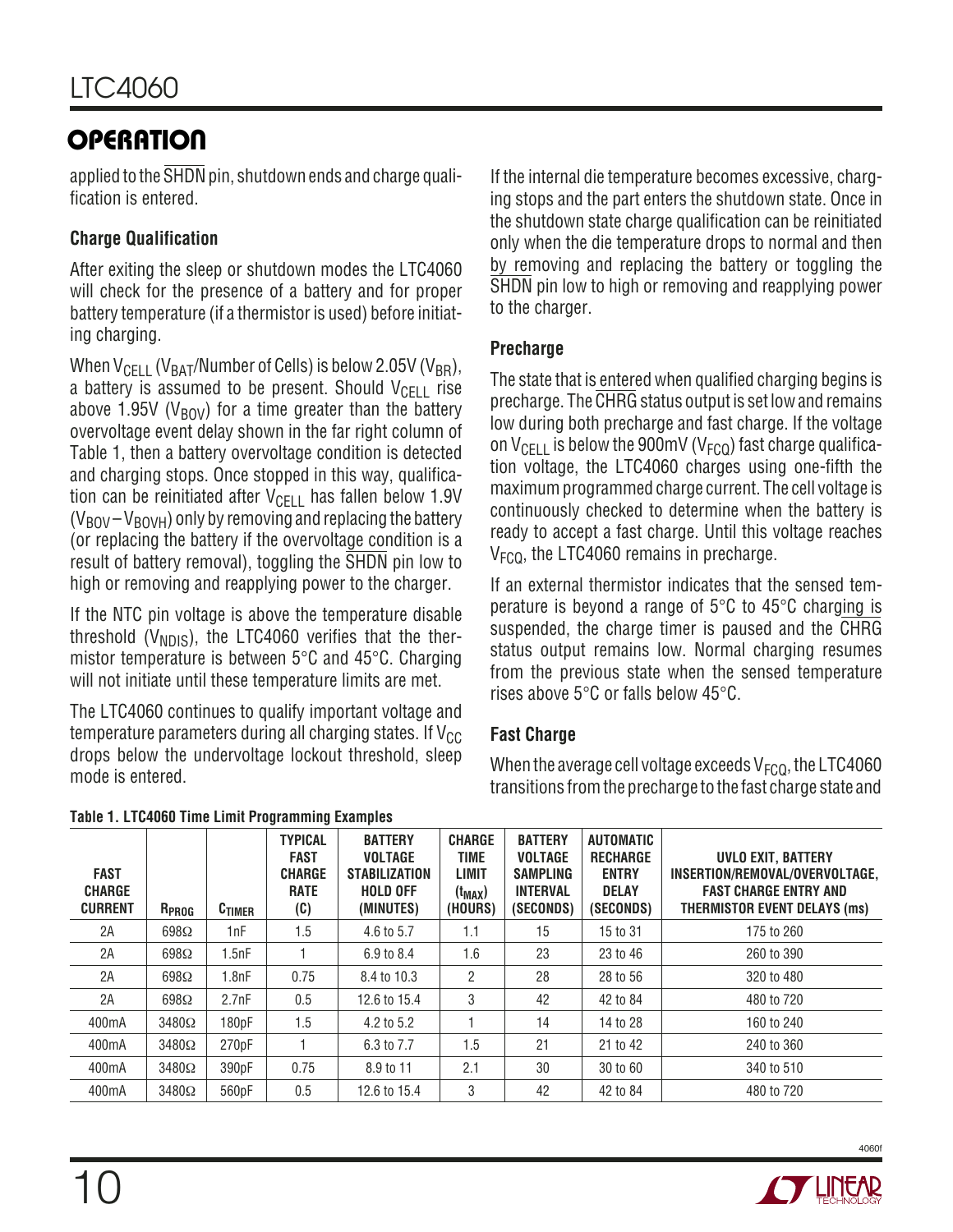charging begins at the maximum current set by the external programming resistor connected between the PROG pin and GND.

If an external thermistor indicates sensed temperature is beyond a range of 5°C to 55°C charging is suspended, the charge timer is paused and the CHRG status output remains low. Normal charging resumes from the previous state when the sensed temperature rises above 5°C or falls below 45°C. Voltage-based termination (–∆V) is then reset and immediately enabled. If voltage-based termination was imminent when the temperature limits were exceeded, charge termination will occur.

#### **Charge Termination**

Once fast charge begins and after an initial battery voltage stabilization hold-off period shown in Table 1, voltagebased termination (–∆V) is enabled. This period is used to prevent falsely terminating on a –∆V event that can occur almost immediately after initiating charging on some heavily discharged or stored batteries. However, if  $V_{\text{CFT}}$ was measured to be above 1.3V ( $V_{\text{IDT}}$ ) immediately prior to the precharge cycle, then a mostly charged battery is assumed and voltage-based termination (–∆V) is enabled without delay.

An internal 1.5mV resolution A/D converter measures the cell voltage after each battery voltage sampling interval indicated in Table 1. The peak cell voltage is stored and compared to the current cell voltage. When the cell voltage has dropped by at least  $V_{MDV}$  (magnitude selected by the CHEM pin) from the peak for four consecutive battery voltage sampling intervals, charging is terminated.

Back-up termination is provided by the charge time limiter, whose time limit is indicated in Table 1, and by a battery overvoltage detector. Once terminated by back-up termination, charge qualification can be reinitiated only by removing and replacing the battery or toggling the SHDN pin low to high or removing and reapplying power to the charger.

#### **Automatic Recharge**

Once charging is complete, the optional programmable automatic recharge state can be entered. This state, if enabled, will automatically restart the charger from the charge qualification state without user intervention whenever the battery cell voltage drops below a set level. With the advent of low memory effect NiMH and improved NiCd cells an automatic recharge feature is practical and eliminates the need for very slow trickle charging.

The CHRG status output is high impedance in the automatic recharge state until charging begins. If the  $V_{\text{CELL}}$ voltage drops below the voltage set on the ARCT pin for at least the automatic recharge entry delay time as shown in Table 1, the charge qualification state is entered and charging will begin anew in fast charge. An easy way of setting the voltage on the ARCT pin is by using two series current programming resistors and connecting their common to the ARCT pin as shown in Figure 2. The PROG pin will provide a constant 1.5V ( $V_{PROG}$ ). The programmable voltage range of the ARCT pin is approximately 0.8V to 1.6V. A preprogrammed recharge threshold of 1.3V ( $V_{\text{ABDT}}$ ) is selected when the ARCT pin is connected to  $V_{CC}$ (VARDEF). Automatic recharge is disabled when the ARCT pin is connected to ground  $(V_{\text{ARDIS}})$ .

#### **Pause**

After charging is initiated, the PAUSE pin may be used to pause operation at any time. Whenever the voltage on the PAUSE pin is a logic high, the charge timer and all other timers pause, charging is stopped and the fast charge termination algorithm is inhibited. The CHRG status output remains at GND. If voltage-based termination was imminent before pause, charge termination will occur. Otherwise, when pause ends, the charge timer and all other timers resume timing, charging restarts and voltage-based termination (–∆V) is reset and immediately enabled. If the battery is removed while the PAUSE pin is a logic high, then battery removal is detected and shutdown is entered. If the battery is replaced while the PAUSE pin is a logic high, it will not be detected until pause is turned off.

For pause periods or a series of periods where the battery capacity could be significantly depleted, consider using shutdown instead of pause to avoid having the safety timer expire before the battery can be fully charged. Shutdown resets the safety timer.

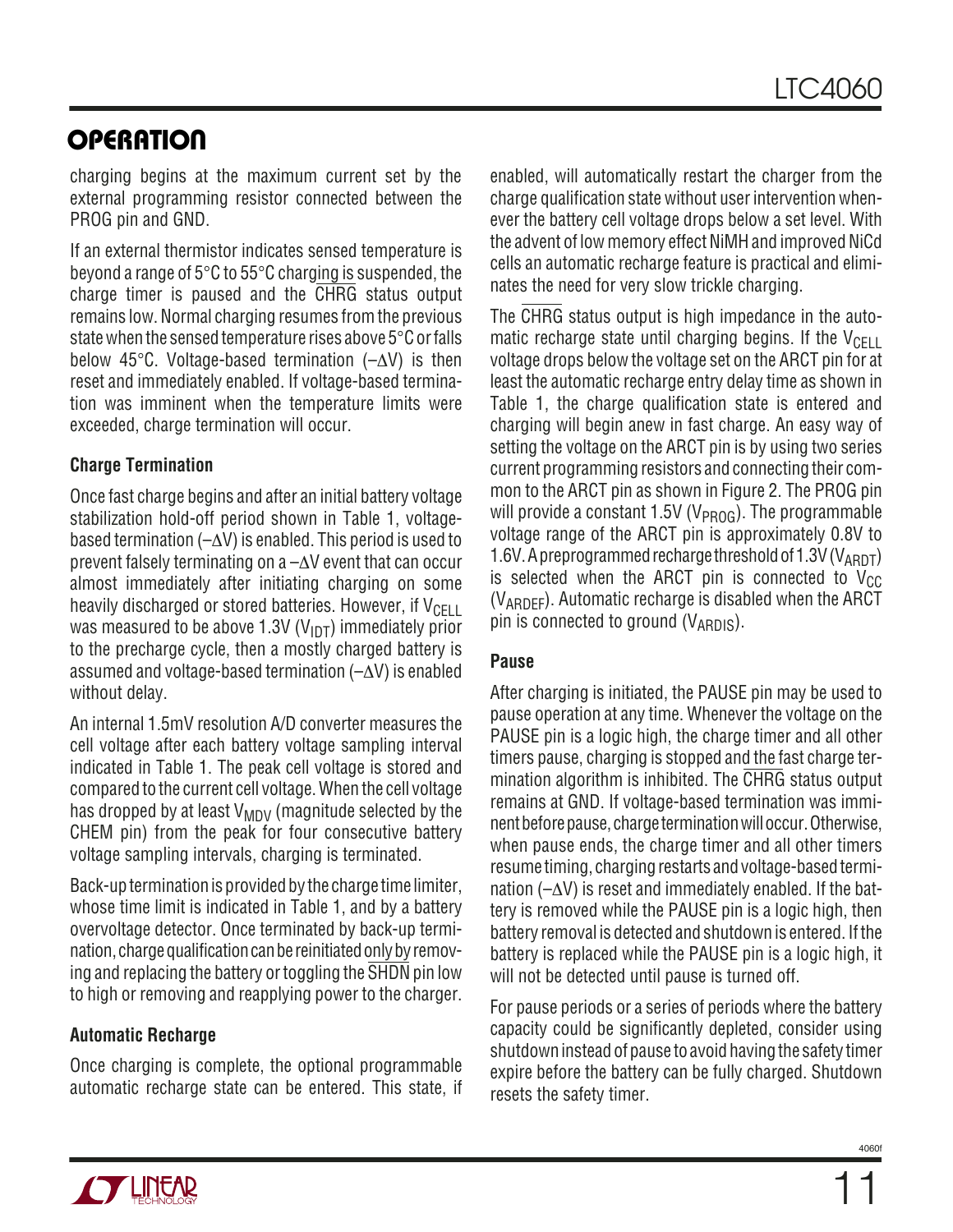#### **Battery Chemistry Selection**

The desired battery chemistry is selected by programming the CHEM pin to the proper voltage. When wired to GND, a set of parameters specific to charging NiMH cells is selected. When CHEM is connected to  $V_{CC}$ , charging is optimized for NiCd cells. The various charging parameters are detailed in Table 2.

#### **Cell Selection**

The number of series cells is selected using the SEL0 and SEL1 pins. For one cell, both pins connect to GND. For two cells, SEL0 connects to  $V_{CC}$  and SEL1 to GND. For three cells, SEL0 connects to GND and SEL1 to  $V_{CC}$ . For four cells, both connect to  $V_{CC}$ .

#### **Table 2. LTC4060 Charging Parameters**

#### **Insertion and Removal of Batteries**

The LTC4060 automatically senses the insertion or removal of a battery by monitoring the  $V_{\text{CFI}}$  pin voltage. Either the charge current, or if not charging then an internal pull-up current ( $I_{\rm{BBD}}$ ), will pull  $V_{\rm{CFI}}$  up when the battery is removed. When this voltage rises above 2.05V  $(V_{BB})$  for a time greater than the battery removal event delay shown in Table 1, the LTC4060 considers the battery to be absent. Inserting a battery, causing  $V_{\text{CFI}}$  to fall below both  $V_{BR}$  and 1.95V ( $V_{BOV}$ ) for a period longer than the battery insertion event delay shown in Table 1, results in the LTC4060 recognizing a battery present and initiates a completely new charge cycle beginning with charge qualification. All battery currents are inhibited while in shutdown.

| <b>STATE</b>       | <b>CHEM</b> | <b>CHARGE TIME LIMIT</b> | I MIN         | l MAX          | <b>ICHRG</b> | <b>TYPICAL TERMINATION CONDITION</b>                    |
|--------------------|-------------|--------------------------|---------------|----------------|--------------|---------------------------------------------------------|
| Precharge          | Both        | <sup>L</sup> MAX         | $5^{\circ}$ C | $45^{\circ}$ C | $I_{MAX}/5$  | $V_{\text{CFII}} \geq 0.9V$                             |
| <b>Fast Charge</b> | NiCd        | <sup>I</sup> MAX         | $5^{\circ}$ C | $55^{\circ}$ C | <b>IMAX</b>  | -16mV Per Cell After Initial t <sub>MAX</sub> /12 Delay |
|                    | <b>NiMH</b> | <sup>L</sup> MAX         | $5^{\circ}$ C | $55^{\circ}$ C | <b>IMAX</b>  | -8mV Per Cell After Initial t <sub>MAX</sub> /12 Delay  |

# **APPLICATIONS INFORMATION**

#### **Programming Charge Current**

The battery charge current is set with an external program resistor connected from the PROG pin to GND. The formula for the battery fast charge current or  $I_{MAX}$  is:

$$
I_{MAX} = (I_{PROG}) \cdot 930 = (\frac{1.5V}{R_{PROG}}) \cdot 930
$$

or

$$
R_{PROG} = \frac{1395}{I_{MAX}}
$$

where  $R_{PROG}$  is the total resistance from the PROG pin to ground. For example, if 1A of fast charge current is required:

$$
R_{PROG} = \frac{1395}{1A} = 1.4k 1\% \text{ resistor}
$$

Under precharge conditions, the current is reduced to 20% of the fast charge value  $(I_{MAX})$ . The LTC4060 is designed for a maximum current of 2A. This translates to a maximum PROG pin current of 2.15mA and a minimum program resistor of 698Ω. Reduced accuracy at low current limits the useful fast charge current to a minimum of approximately 200mA. Errors in the charge current can be statistically approximated as follows:

#### One Sigma Error ≅ 7mA

For best stability over temperature and time, 1% metalfilm resistors are recommended. Capacitance on the PROG pin should be limited to about 75pF to insure adequate AC phase margin for its amplifier.

Different charge currents can be programmed by various means such as by switching in different program resistors. A voltage DAC connected through a resistor to the PROG pin or a current DAC connected in parallel with a

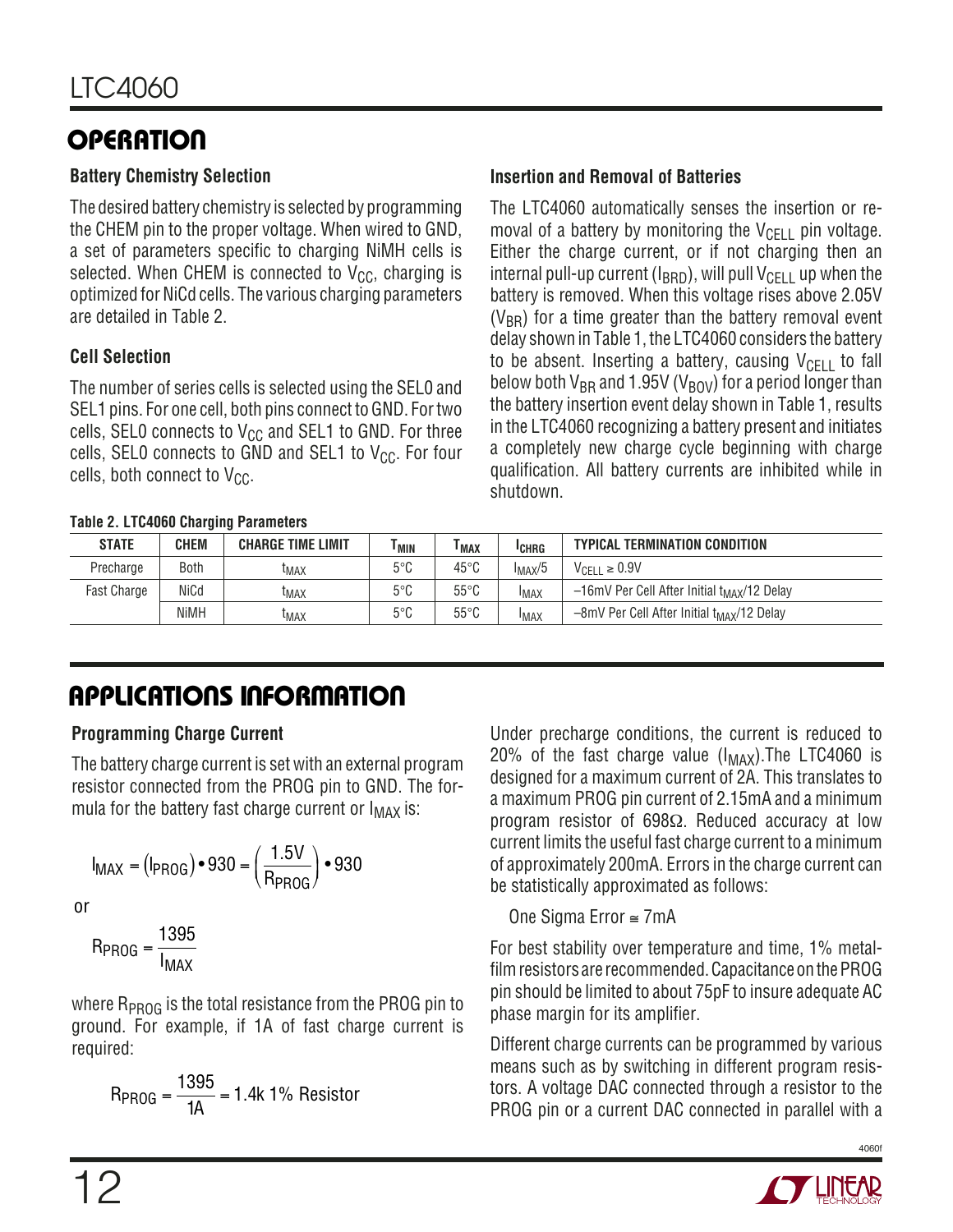### **APPLICATIONS INFORMATION**

resistor to the PROG pin can also be used to program current. Note that this will alter the timer periods unless alternate TIMER pin capacitors are also programmed through an analog switch.

The PROG pin provides a reference voltage of 1.5V (V<sub>PROG</sub>) that may be tapped for system use. Current loading on PROG is multiplied by 930 and appears as increased I<sub>MAX</sub>. This may be compensated by adjustment of  $R_{PROG}$ . Total PROG pin current must be limited to 2.3mA otherwise absolute maximum ratings will be exceeded. When the LTC4060 is in the shutdown mode, the PROG pin is forced to ground potential to save power.

#### **Programming the Timer**

All LTC4060 internal timing is derived from the internal oscillator that is programmed with an external capacitor at the TIMER pin. The time periods shown in Table 1 scale directly with the timer period. The programmable safety timer is used to put a time limit on the entire charge cycle for the case when charging has not otherwise terminated.

The time limit is programmed by an external capacitor at the TIMER pin and is also dependent on the current set by the programming resistor connected to the PROG pin. The time limit is determined by the following equation:

 $t_{MAX}$  (Hours) = 1.567 • 10<sup>6</sup> • R<sub>PROG</sub> ( $\Omega$ ) • C<sub>TIMER</sub> (F)

$$
C_{TIMER} (F) = \frac{t_{MAX} (Hours)}{1.567 \cdot 10^6 \cdot R_{PROG} (\Omega)}
$$

Some typical timing values are detailed in Table 1. The timer begins at the start of a charge cycle. After the timeout occurs, the charge current stops and the CHRG output assumes a high impedance state to indicate that the charging has stopped.

Excessively short time-out periods may not allow enough time for the battery to receive full charge or may result in premature –∆V termination due to too short a battery voltage stabilization hold-off period. Excessively long timeout periods may indicate too low a charge current which may not allow voltage-based termination (–∆V) to work properly. Time-out limits of less than 0.75 hour for faster 2C charge rates, or more than 3.5 hours for slower C/2

charge rates, are generally not recommended. Consult the battery manufacturer for recommended periods.

An external timing source can also be used to drive the TIMER pin for precise or programmed control. The high level must be between 2.5V and  $V_{CC}$  and the low level must be between 0V and 0.25V. Also, the driving source must be able to overdrive the internal current source and sink which is 5% of the current through  $R_{PROG}$ .

#### **Battery Temperature Sensing**

Temperature sensing is optional in LTC4060 applications. To disable temperature qualification of all charging operations, the NTC pin must be wired to ground. A circuit for temperature sensing using a thermistor with a negative temperature coefficient (NTC) is shown in Figure 2. Internally derived  $V_{CC}$  proportional voltages ( $V_{CLD}$ ,  $V_{HTD}$ ,  $V_{HTC}$ ) are compared to the voltage on the NTC input pin to test the temperature thresholds. The battery temperature is measured by placing the thermistor close to the battery pack. In Figure 2, a common 10k NTC thermistor such as a Murata NTH4G series NTH4G39A103F can be used.  $R_{HOT}$ should be a 1% resistor with a value equal to the value of the chosen NTC thermistor at 45 $^{\circ}$ C (V<sub>NTC</sub> = V<sub>HTI</sub> = 0.5 $\cdot$  V<sub>CC</sub> typ). Another temperature may be chosen to suit the battery requirements. The LTC4060 will not initiate a charge cycle or continue with a precharge if the value of the thermistor falls below 4.42k which is a temperature rising to approximately 45°C. However, once fast charging is in progress, it will not be stopped until the thermistor drops below 3k which is a temperature rising to approximately 55°C ( $V_{\text{NTC}}$  =  $V_{\text{HTC}}$  = 0.4 •  $V_{\text{CC}}$  typ). Once reaching this charge cutoff threshold, charging is suspended until the value of the thermistor rises above approximately 4.8k (falling temperature) or approximately 43 $\degree$ C (45 $\degree$ C – 2 $\degree$ C hysteresis at  $V_{CC} = 5V$ ) and then charging is resumed. Hysteresis avoids possible oscillation about the trip points. Note that the comparator hysteresis voltages are constant and when  $V_{CC}$  increases the signal level from the thermistor increases thus making the temperature hysteresis look smaller.

During suspension the charge current is turned off and the safety timer is frozen. The LTC4060 is also designed to suspend when the thermistor rises above 34k (falling

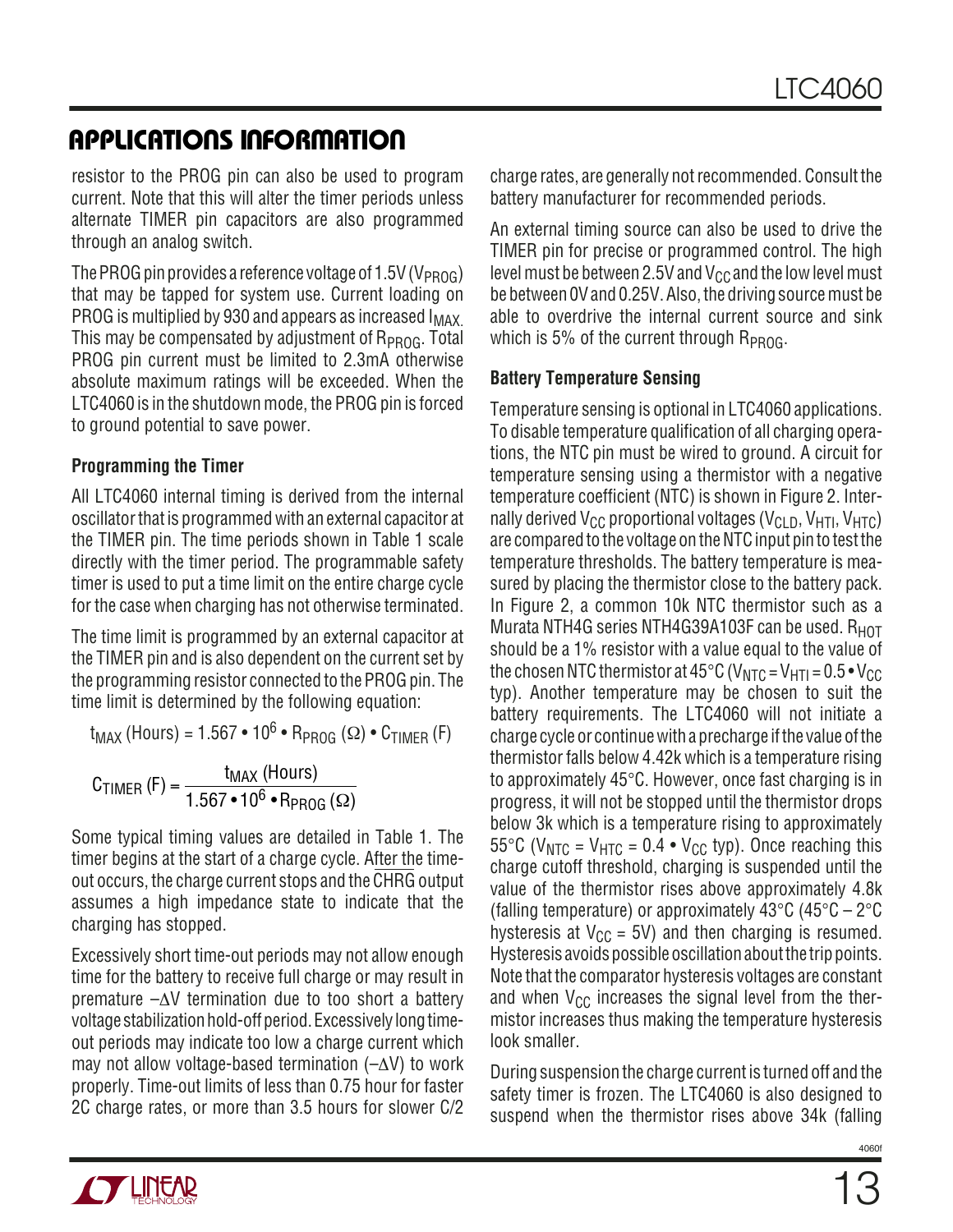# **APPLICATIONS INFORMATION**

temperature) at approximately  $0^{\circ}$ C (5°C – 5°C hysteresis at  $V_{CC}$  = 5V) and then resume when the thermistor falls below 27k (rising temperature) which will be approximately 5°C ( $V_{\text{NTC}} = V_{\text{CI D}} = 0.86 \cdot V_{\text{CC}}$  typ).

Many thermistors with an  $R_{\text{COLD}}$  to  $R_{\text{HOT}}$  ratio of approximately 7 will work. For lower power dissipation higher values of thermistor resistance can be used. The Murata NTH4G series offers resistances of up to 100k at 25°C.

It is important that the thermistor be placed in close contact with the battery and away from the external PNP pass transistor to avoid excessive temperature errors on the sensed battery temperature. Furthermore, since  $V_{CC}$  is a high current path into the LTC4060, it is essential to minimize voltage drops between the  $V_{CC}$  supply pin and the top of  $R_{HOT}$  by Kelvin connecting  $R_{HOT}$  directly to the  $V_{\text{CC}}$  pin.

#### **Power Requirements**

The DC power input to the  $V_{CC}$  pin must always be within proper limits while charging a battery. Voltages beyond the absolute maximum ratings may damage the charger and voltages falling below the UVLO entry thresholds, as programmed by the SEL0 and SEL1 pins, will likely cause the charger to enter the shutdown state (when the UVLO exit threshold is exceeded charging will begin anew). While the LTC4060 is designed to reject 60Hz or 120Hz supply ripple, certain precautions are required. The instantaneous ripple voltage must always be within the above mentioned limits. Ripple voltage seen across the collector-base junction of the external PNP pass transistor will slightly modulate its beta and hence its base current. Since the emitter current is precisely regulated by the LTC4060, any modulation of base current will appear at the collector. This slightly modulated battery charge current into a battery will usually produce an insignificant modulation voltage at the battery. However, if excessive wire impedance to the battery from the PNP exists, then it may be helpful to Kelvin connect the BAT pin to a convenient point closest to the battery to reduce ripple magnitude entering the LTC4060's battery monitoring circuits. The battery ground impedance should also be managed to limit ripple voltage at the BAT pin. Excessive ripple into the BAT pin may cause the charger to deviate from specified performance.

#### **V<sub>CC</sub> Bypass Capacitor**

A 1µF capacitor located close to the LTC4060 will usually provide adequate input bypassing. However, caution must be exercised when using multilayer ceramic capacitors. Because of the self-resonance and high Q characteristics of some types of ceramic capacitors, along with wiring inductance, high voltage transients can be generated under some conditions such as connecting or disconnecting a supply input to a hot power source. To reduce the Q and prevent these transients from exceeding the absolute maximum voltage rating, consider adding about 1 $\Omega$  of resistance in series with the ceramic input capacitor.

#### **BAT Bypass Capacitor**

This optional capacitor, connected between BAT and GND, can be used to help filter excessive contact bounce during the battery monitoring or charging process. The value will depend upon the contact bounce open duration, but is typically 10µF. Another purpose of this capacitor is to bypass transient battery load events that might otherwise disrupt monitoring or charging. Should the battery connections not be subject to excessive contact bounce or excessive battery voltage transients, then no BAT pin capacitor is required. The same caution mentioned above for the  $V_{CC}$  bypass capacitor applies.

#### **External PNP Transistor**

The external PNP pass transistor must have adequate beta and breakdown voltages, low saturation voltage and sufficient power dissipation capability that may include heat sinking.

To provide 2A of charge current with the minimum available base current drive of 40mA ( $I_{DRV}$  min) requires a minimum PNP beta of 50.

The transistor's collector to emitter breakdown voltage must be high enough to withstand the difference between the maximum supply voltage and minimum battery voltage. Almost any transistor will meet this requirement. Additionally, when no power is supplied to the charger  $(V_{IN} = 0V$  and  $V_{SENSE} = 0V$ ), the transistor's emitter to base breakdown voltage must be high enough to prevent a leakage path at the maximum battery voltage while not

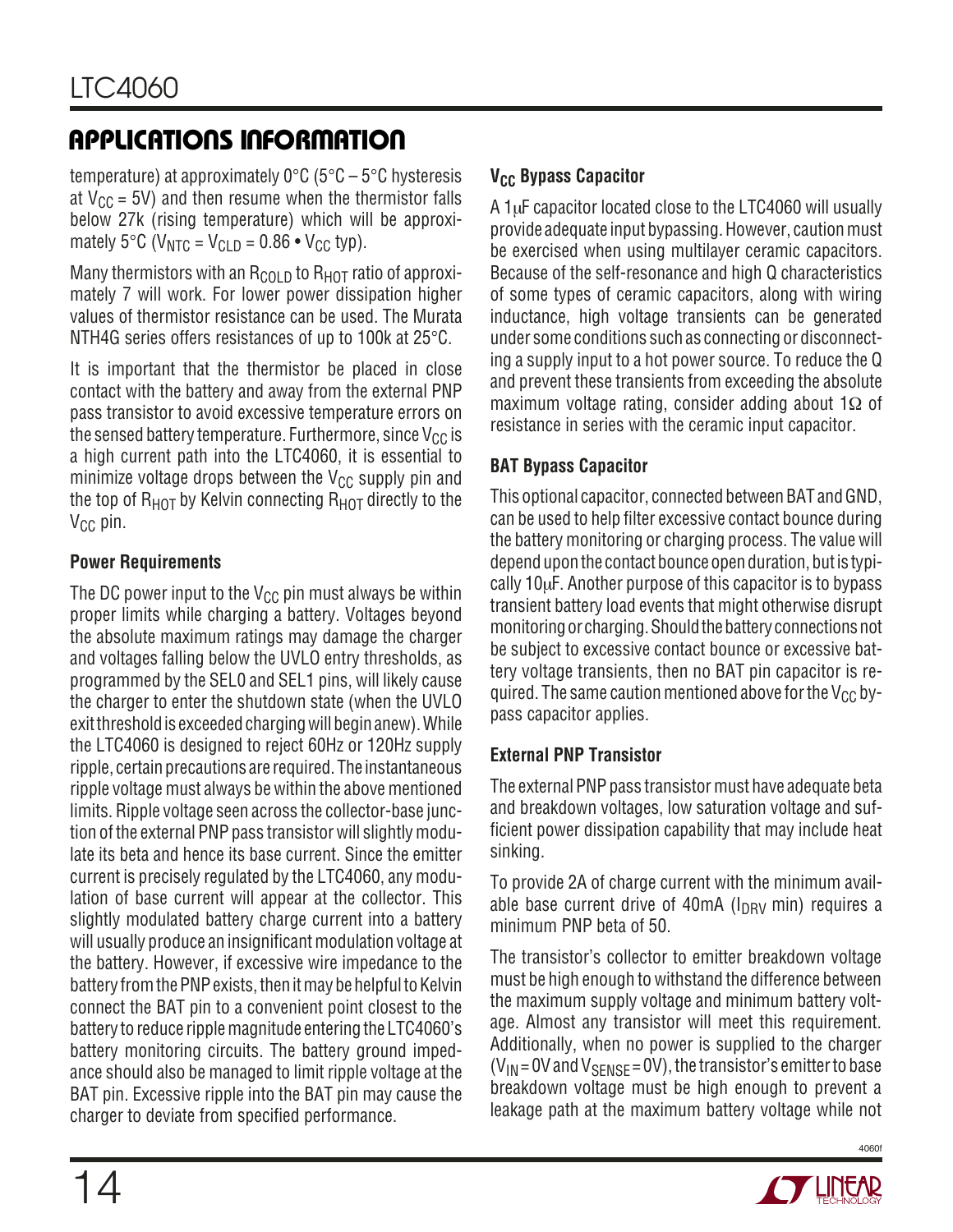### **APPLICATIONS INFORMATION**

charging (the DRIVE pin is internally switched to the BAT pin). Most transistors will meet this requirement as well.

With low supply voltages, the PNP saturation voltage ( $V_{CFSAT}$ ) becomes important. The  $V_{CFSAT}$  must be less than the minimum supply voltage minus the maximum voltage drop across the internal current sense resistor and bond wires (approximately 0.08Ω) and maximum battery voltage presented to the charger accounting for wire I • R drops.

 $V_{CESAT}$  (V) <  $V_{DD(MIN)}$  – ( $I_{BAT(MAX)}$  • 0.08 $\Omega$  +  $V_{BAT(MAX)}$ )

For example, if it were desired to have a programmed charge current of 2A with a minimum supply voltage of 4.75V and a maximum battery voltage of 3.6V (2 series cells at 1.8V each), then the minimum operating  $V_{CESAT}$  is:

 $V_{CFSAT}$  (V) = 4.75 – (2 • 0.08 + 3.6) = 0.99V

If the PNP transistor cannot achieve the saturation voltage required, base current will dramatically increase. This is to be avoided for a number of reasons: DRIVE pin current may reach current limit resulting in the LTC4060 characteristics going out of specifications, excessive power dissipation may force the IC into thermal shutdown, or the battery could discharge because some of the current from the DRIVE pin could be pulled from the battery through the forward biased PNP collector base junction.

The actual battery fast charge current  $(I<sub>BAT</sub>)$  is slightly less than the regulated charge current because the charger senses the emitter current and the battery charge current will be reduced by the base current. In terms of  $\beta$  ( $I<sub>C</sub>/I<sub>B</sub>$ )  $I_{BAT}$  can be calculated as follows:

$$
I_{BAT}(A) = 930 \cdot I_{PROG}\left(\frac{\beta}{\beta + 1}\right)
$$

If  $β = 100$  then  $I<sub>BAT</sub>$  is 1% low. The 1% loss can be easily compensated for by increasing  $I_{\text{PROG}}$  by 1%.

Another important factor to consider when choosing the PNP pass transistor is its power handling capability. The transistor's data sheet will usually give the maximum rated power dissipation at a given ambient temperature with a power derating for elevated temperature operation. The maximum power dissipation of the PNP when charging is:

$$
P_{D(MAX)}(W) = I_{MAX}(V_{DD(MAX)} - V_{BAT(MIN)})
$$

 $V_{DD(MAX)}$  is the maximum supply voltage and  $V_{BAT(MIN)}$  is the minimum battery voltage when discharged, but not less than 0.9V/cell since less than 0.9V/cell invokes precharge current levels.

#### **Thermal Considerations**

Internal overtemperature protection is provided to prevent excessive LTC4060 die temperature during a fault condition. If the internal die temperature exceeds approximately 145°C, charging stops and the part enters the shutdown state. The faults can be generated from insuffient heat sinking, a shorted DRIVE pin or from excessive DRIVE pin current to the base of an external PNP transistor if it's in deep saturation from a very low  $V_{CE}$ . Once in the shutdown state, charge qualification can be reinitiated only by removing and replacing the battery or toggling the SHDN pin low to high or removing and reapplying power to the charger. This protection is not designed to prevent overheating of the PNP pass transistor. Indirectly though, selfheating of the PNP thermally conducting to the LTC4060 can result in the IC's junction temperature rising above 145°C, thus cutting off the PNP's base current. This action will limit the PNP's junction temperature to some temperature well above 145°C. The user should insure that the maximum rated junction temperature is not exceeded under any normal operating condition. See Package/Order Information for the  $\theta_{JA}$  of the LTC4060 Exposed Pad packages. The actual thermal resistance in the application will vary depending on forced air cooling, use of the Exposed Pad and other heat sinking means, especially the amount of copper on the PCB to which the LTC4060 is attached. The majority of the power dissipated within the LTC4060 is in the current sense resitor and DRIVE pin driver as given below:

$$
P_D = (I_{BAT})^2 \cdot 0.08 + I_{DRIVE} (V_{CC} - V_{EB})
$$
  
T<sub>J</sub> = T<sub>A</sub> +  $\theta_{JA} \cdot P_D$ 

V<sub>EB</sub> is the emitter to base voltage of the external PNP.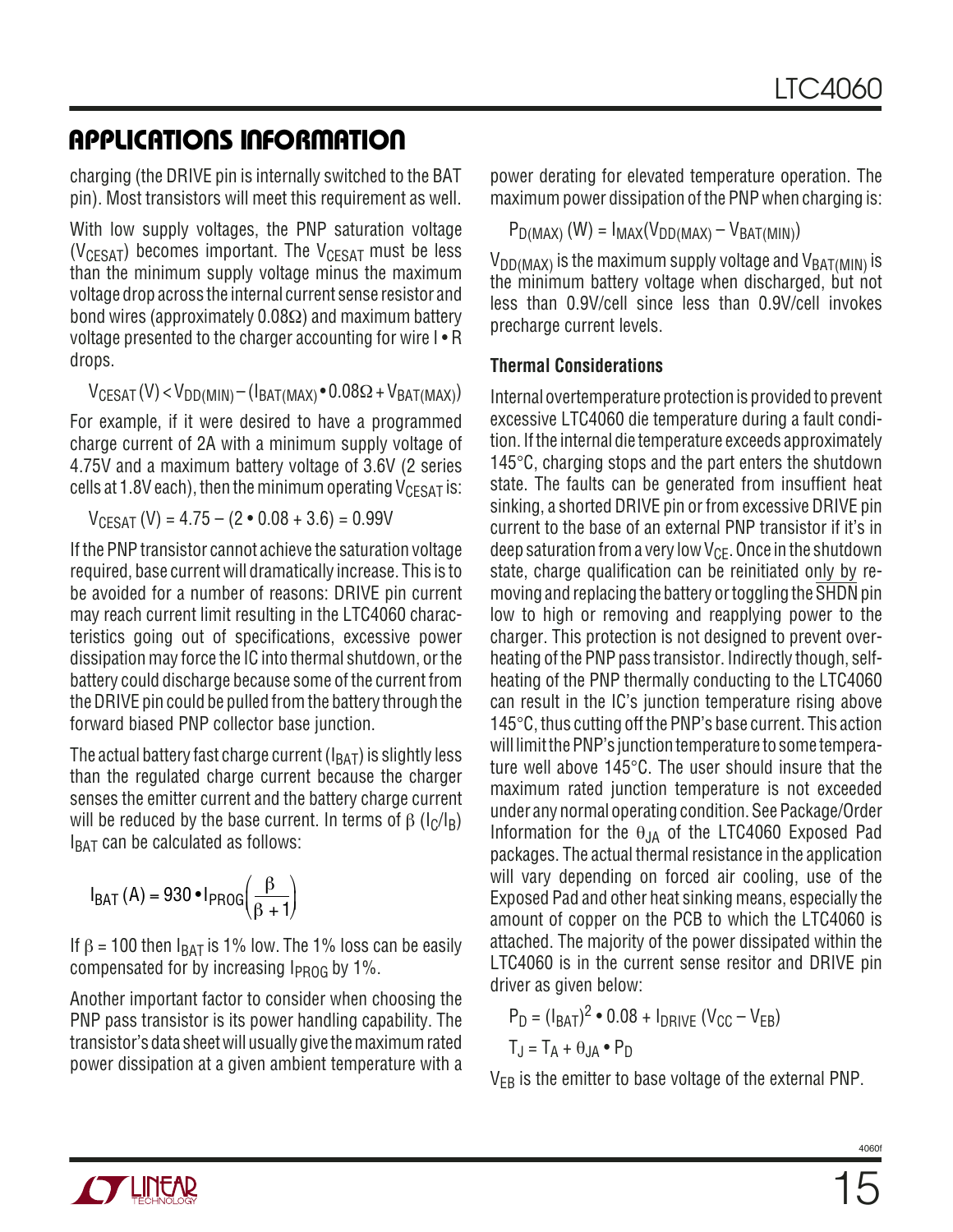### **TYPICAL APPLICATIONS**

#### **Full Featured 2A Charger Application**

Figure 2 shows an application that utilizes the optional temperature sensing and optional externally programmable automatic recharge features. It also has LEDs to indicate charging status and the presence of sufficient input supply voltage.

The PROG pin has a total resistance of 691 $\Omega$  to ground that programs the fast-charge current at the PNP's emitter to 2.02A (2A at the collector for beta of 100). The ARCT pin voltage is programmed to 1.25V. When the battery cell voltage falls below this automatic recharge will begin. Optional capacitor  $C_{BAT}$  filters excessive contact bounce. This circuit can be modified to charge a 4A-Hr battery at a  $C/2$  rate simply by doubling the  $C<sub>TIMER</sub>$  capacitance.

#### **Power Path Control**

Proper power path control is an important consideration when fast charging nickel cells. This control ensures the system load remains powered at all times, but that normal system operation and associated load transients do not adversely affect the charging procedure. Figure 3 illustrates a 1A charger with power path control. When  $V_{IN}$  is applied the forward biased Schottky diode will power the load while the P-channel FET will disconnect the battery from the load. When  $V_{IN}$  is removed, the FET will turn-on to provide a low loss switch from the battery to the load, and the diode will isolate  $V_{\text{IN}}$ . The  $\overline{ACP}$  output signals the presense of  $V_{IN}$ .



**Figure 2. Full Featured 2A Charger Application**



**Figure 3. 1A Charger Application with Power Path Control**

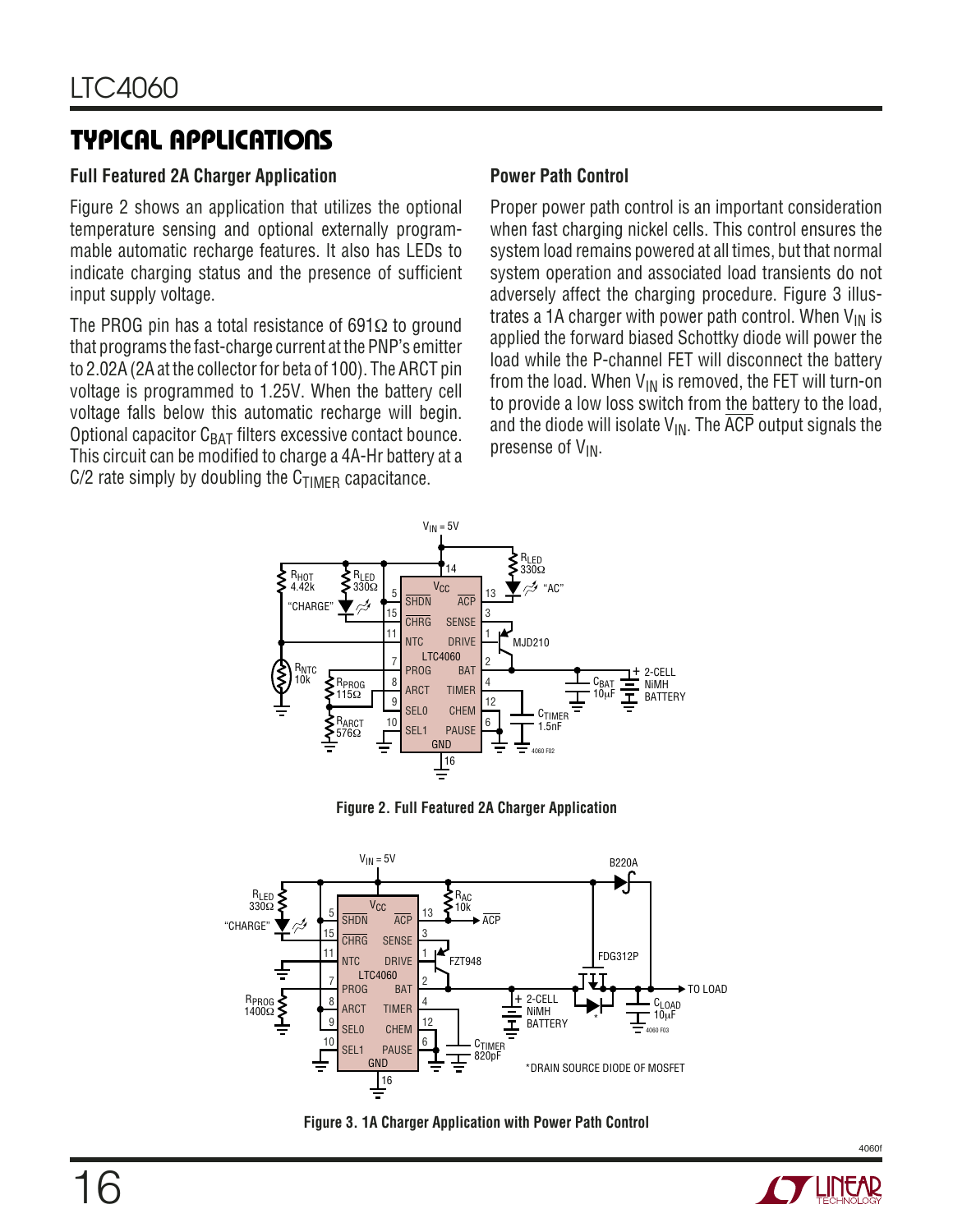### **TYPICAL APPLICATIONS**

#### **Trickle Charge**

The trickle charge function is normally not required due to the automatic recharge feature. However, the LTC4060 does provide a modest pull-up current  $(I_{\rm BRD})$  as part of its battery removal detection method. If additional current is required for trickle charge or to support battery removal detection with current loads greater than  $I_{\rm{RBD}}$ , then the simple circuit of Figure 4 will facilitate that. The diode insures no reverse discharge current when  $V_{IN}$  is removed and the resistor sets the trickle current.

#### **Extending Charge Current**

Extending the charge current beyond 2A can be accomplished by paralleling an external current sense resistor,  $R_{\text{ISET}}$  with the internal current sense resistor as shown in Figure 5. Bond wire, lead frame and PCB interconnect resistance and mismatches in the two sense resistor's value will cause charge current variability to increase in proportion to the extension in current. Resistor R<sub>ISFT</sub> should be connected directly to the LTC4060 to reduce errors. The total current sense resistor, bond wire and lead frame resistance is approximately  $0.08\Omega$  (T.C.  $\approx$  3500ppm/ °C). The formula for extended fast charge current is:

$$
I_{MAX(EXT)} = I_{MAX} \cdot \left(1 + \frac{0.08}{R_{ISET}}\right)
$$
  
= 2A \cdot 1.5 = 3A

for  $R_{\text{ISFT}} = 0.16\Omega$  and  $R_{\text{PROG}} = 698\Omega$ .

Adequate PNP beta is required to meet the DRIVE pin capability and the increased PNP power dissipation will require additional heat sinking.



**Figure 4. Adding Trickle Charge**



**Figure 5. Extended Charge Current Operation**

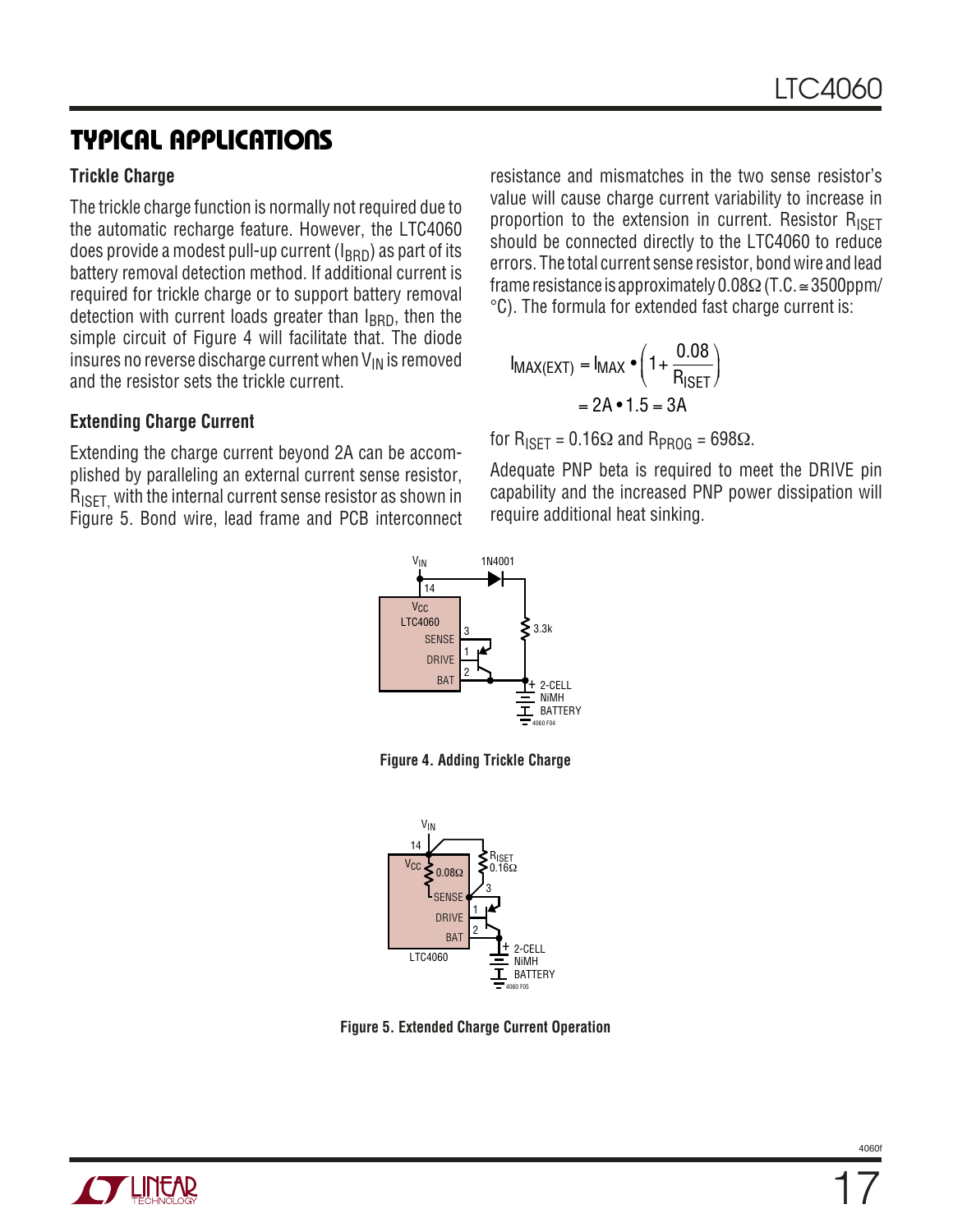### **TYPICAL APPLICATIONS**

#### **Reverse Input Voltage Protection**

In some applications protection from reverse supply voltage is desired. If the supply voltage is high enough, a series blocking diode can be used. In other cases, where the voltage drop must be kept very low, a P-channel FET as shown in Figure 6 can be used.



**Figure 6. Low Loss Reverse Input Voltage Protection**

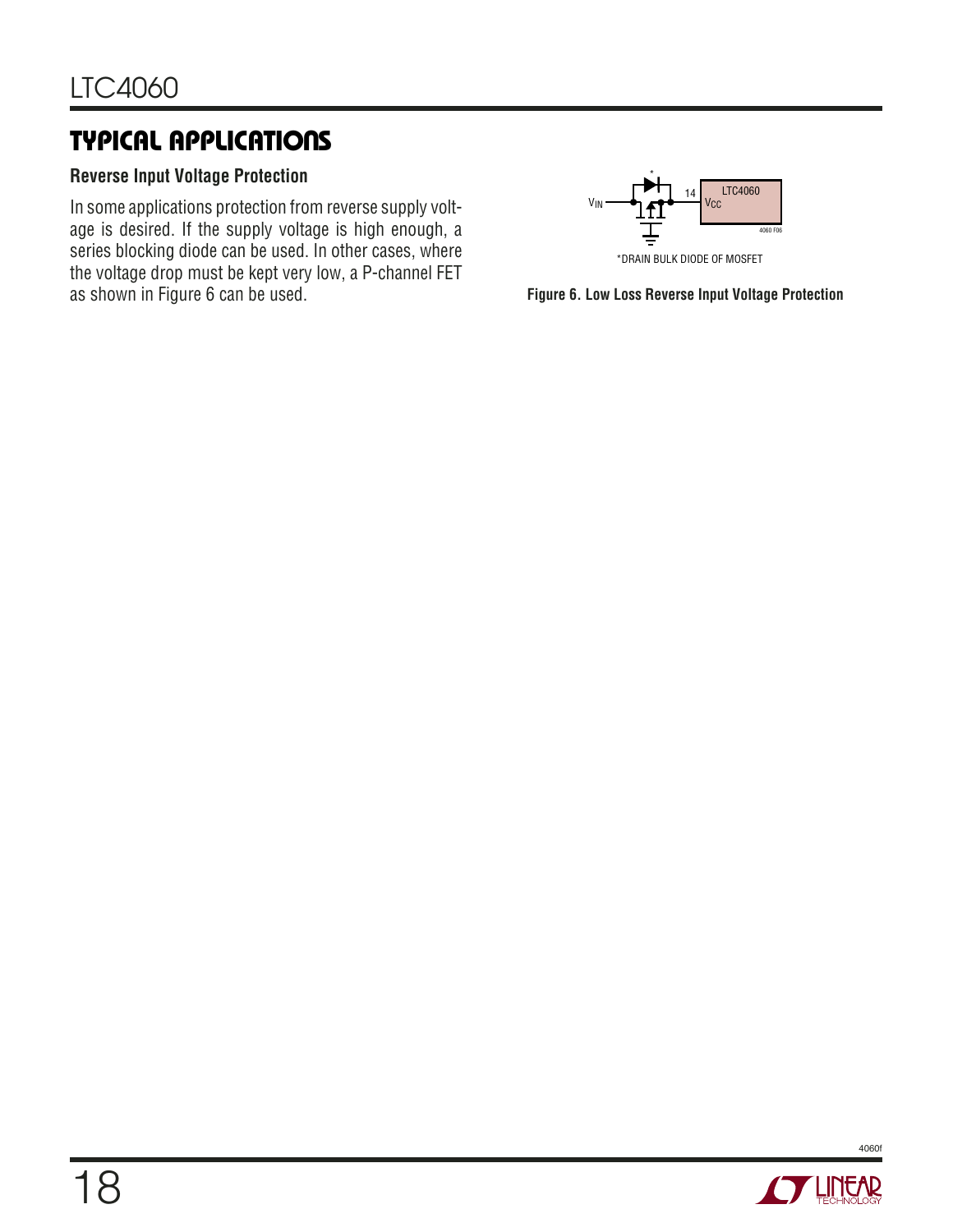### **U PACKAGE DESCRIPTIO**



**DHC Package 16-Lead Plastic DFN (5mm** × **3mm)** (Reference LTC DWG # 05-08-1706)

- 5. EXPOSED PAD SHALL BE SOLDER PLATED
- 6. SHADED AREA IS ONLY A REFERENCE FOR PIN 1 LOCATION ON THE TOP AND BOTTOM OF PACKAGE